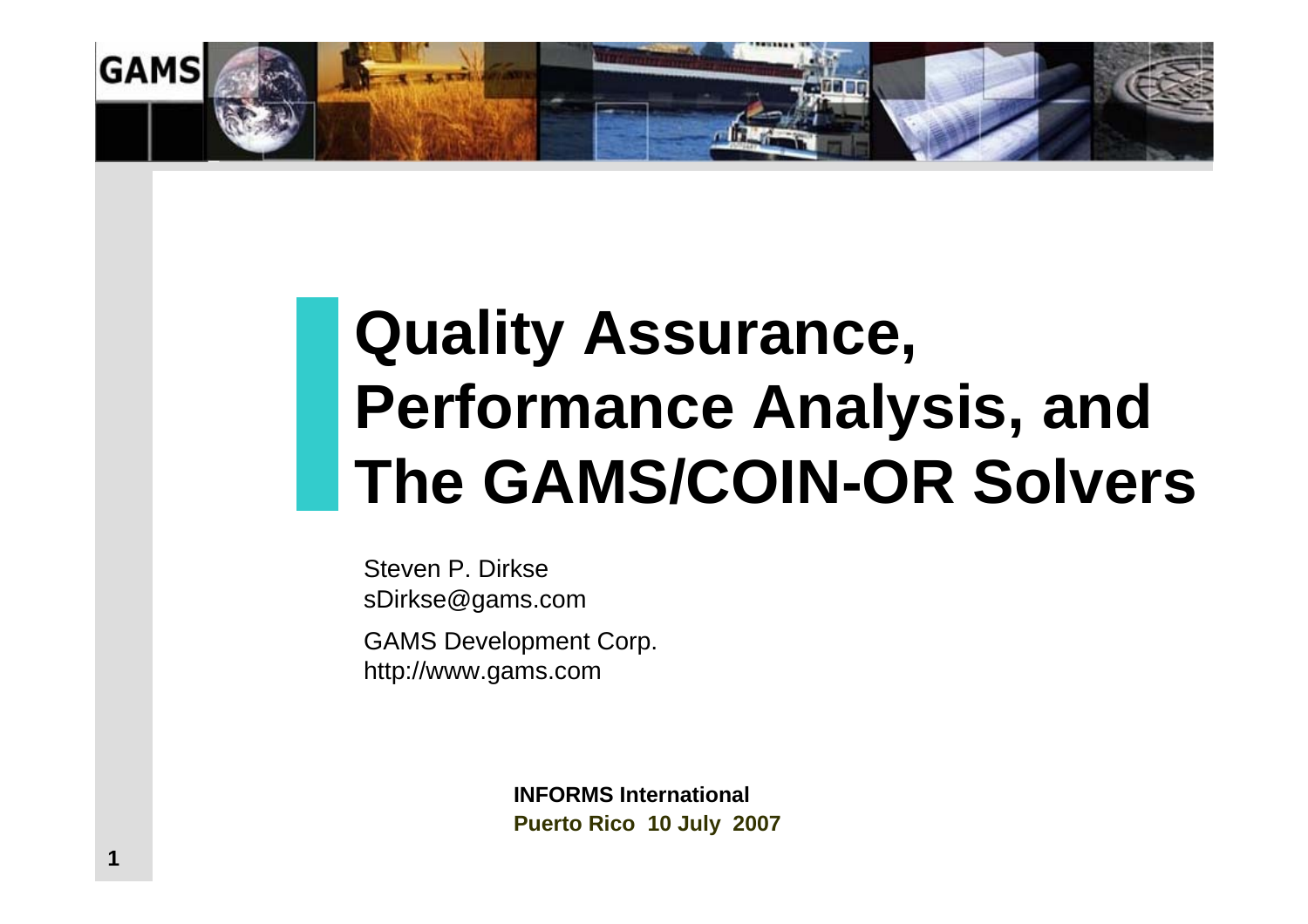

## **Welcome/Agenda**

Benchmarking & QA tools

GAMS/COIN-OR Solvers

GAMS/Examiner

Computational Results & Summary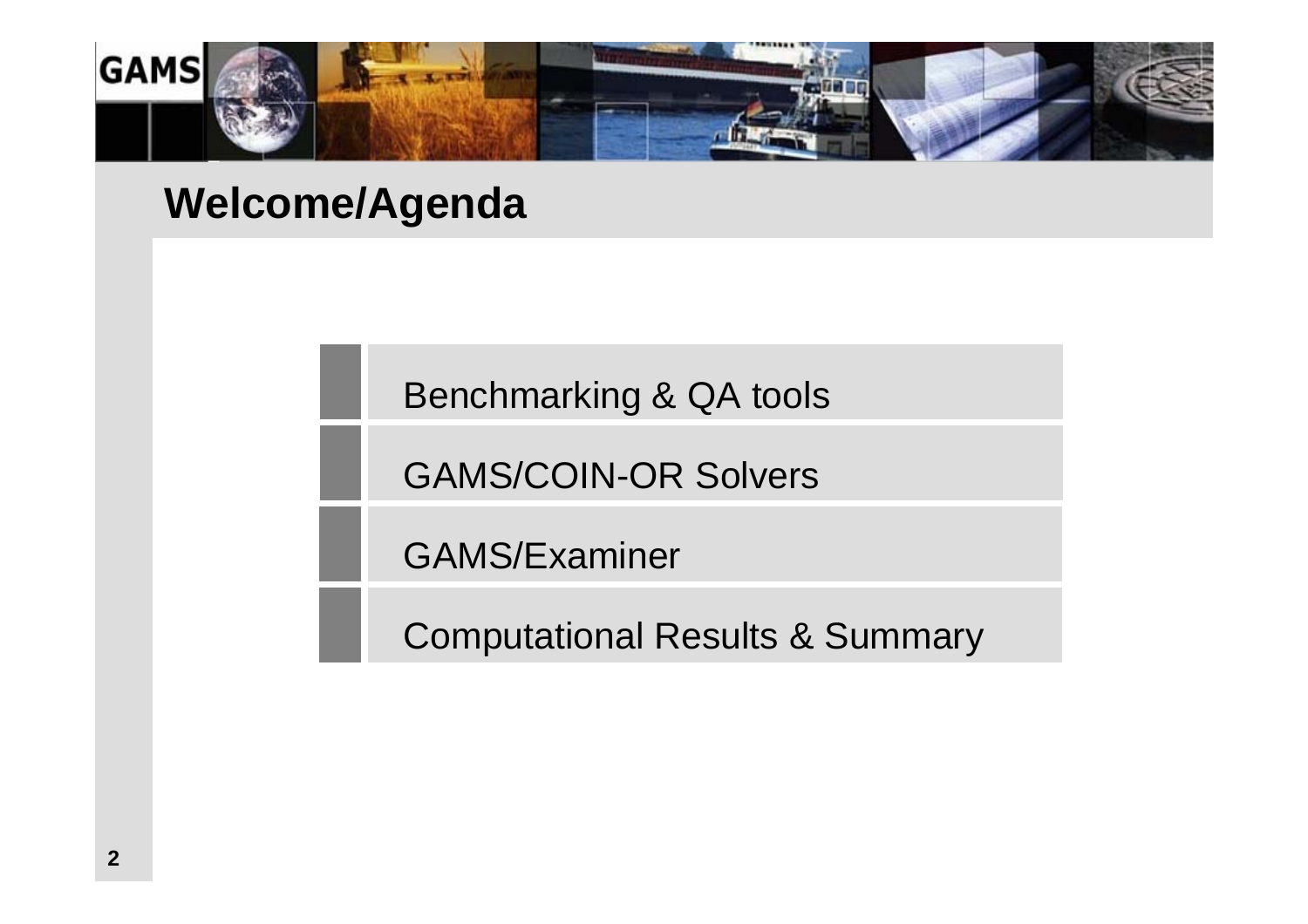

## **Agenda**

Benchmarking & QA tools

GAMS/COIN-OR Solvers

GAMS/Examiner

Computational Results & Summary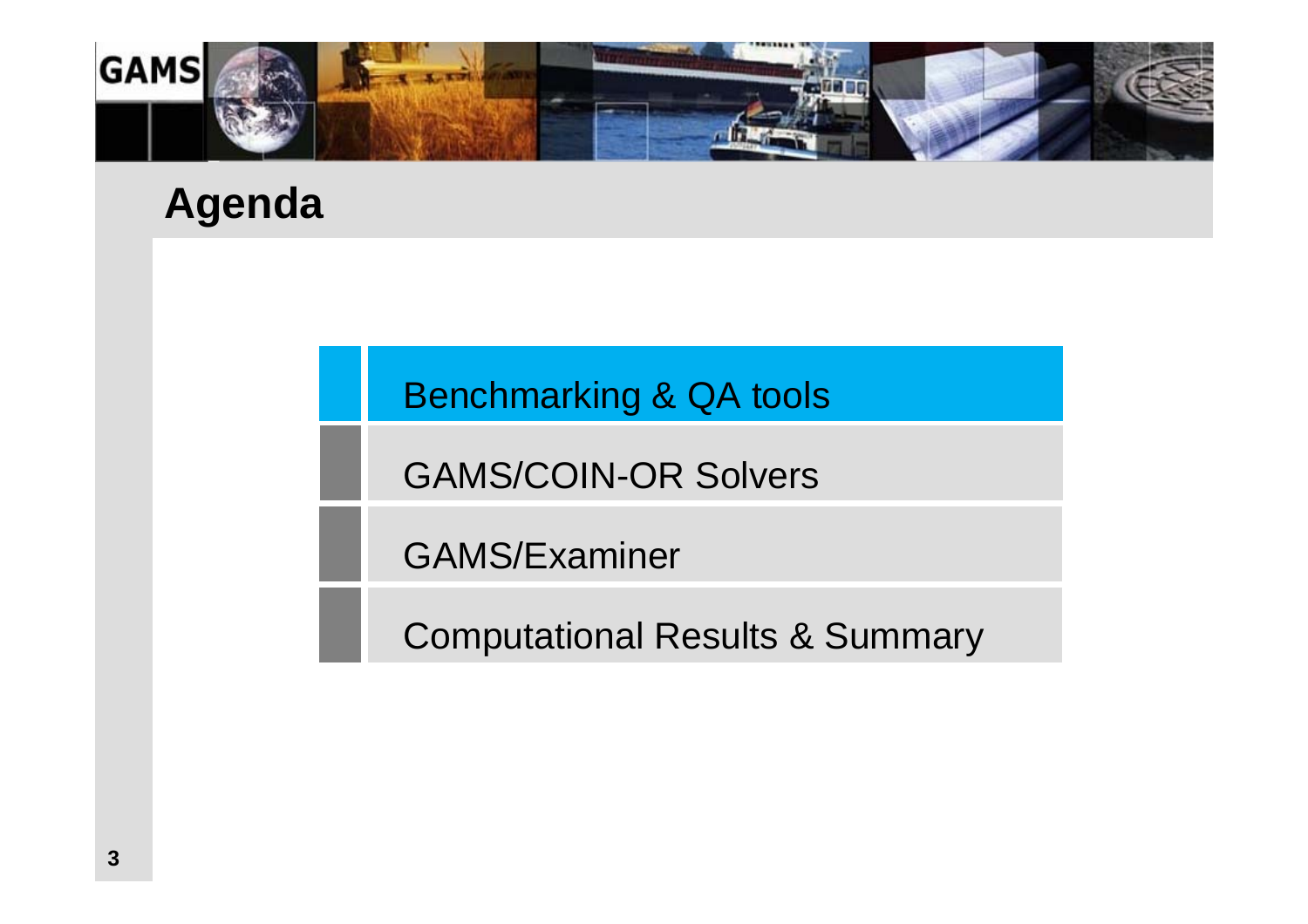

# **Challenges in Benchmarking and QA**

- QA is not glamorous where's the novelty & publications?
	- –*Make the tools used public - "open-source" them*
	- *Make it a group project with high priority*
- QA & Benchmarking is time-consuming
	- – *Create standard libraries of test problems, categorized for convenient access*
	- *Automate the creation of test scripts, the collection of data, and the creation and display of statistics*
- Benchmark results are can be subjective, misleading, or hard to believe – conclusions can be hard to draw.
	- – *Test libraries and automation reduce subjective element and make benchmarks reproducible, hence believable*
	- *Automate the creation and display of statistics*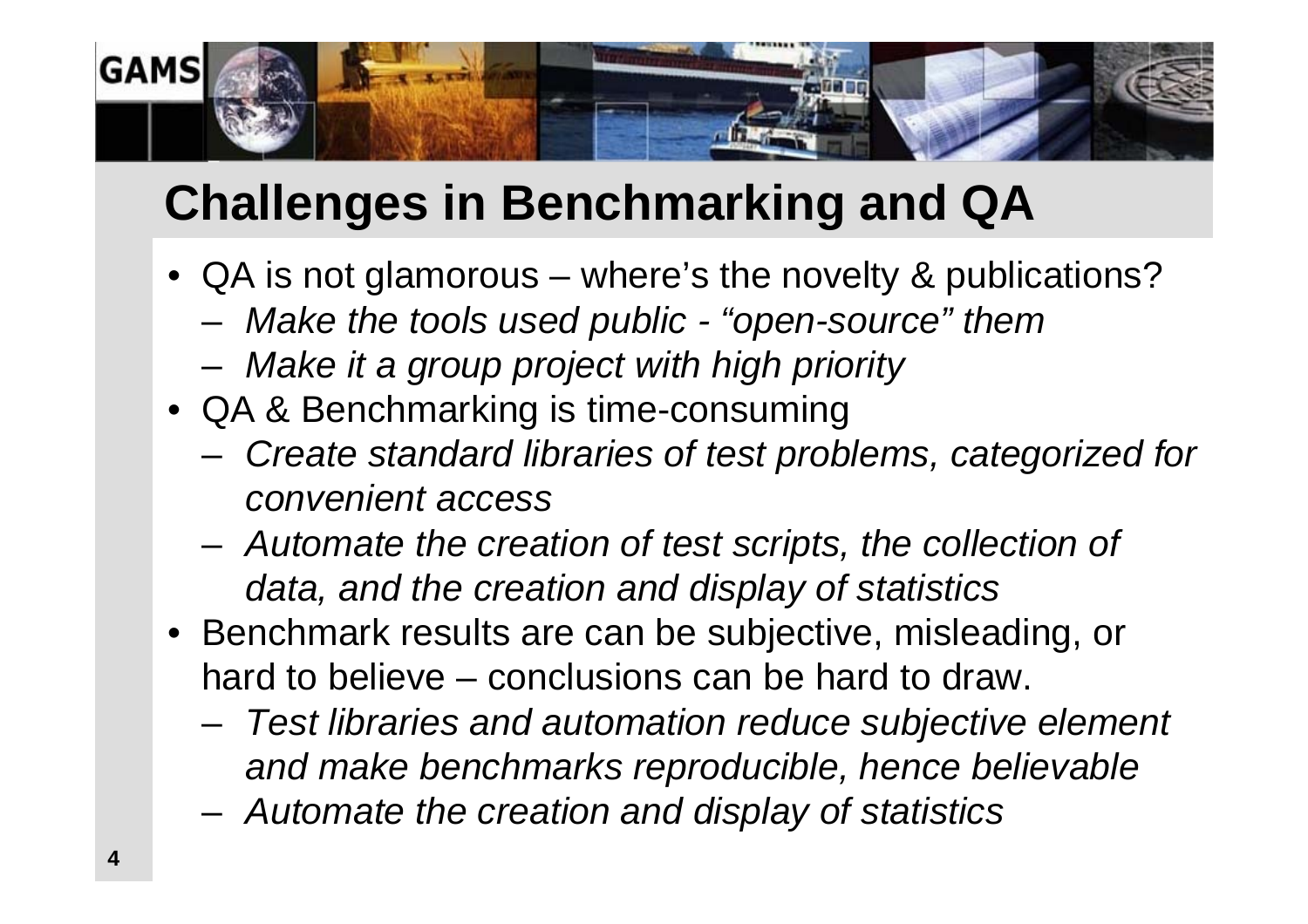

## **Performance World**

## **Performance World**

**Welcome to the Performance World!** 

Performance World is a forum for discussion and dissemination of information and tools about all aspects of performance testing of solvers for mathematical programming problems. This world has been established in response to user demands for independent and reproducible performance results.

Overall performance highly depends on problem formulation, solver, and tuning parameters. Our performance tools are designed to serve the different needs of our user community. One user may be interested in finding the most reliable way to solve a proprietary or classified model. On the other hand, an academic researcher may be interested in testing a new algorithm against a set of existing test problems and competing approaches. The main features are:

- Uniform access to a comprehensive set of established and new test problems
- Automation tools for collecting performance measurements
- Tools for analyzing and visualizing test results

#### **What's New:**

- Try our online PAVER Server for automated performance analysis and visualization, batch file creation and model translation
- New tools for analyzing non-convex or discrete models
- MINLP type models from the MINLP World have been added to the PerformanceLib
- **Editorial Board** PerformanceLib **Performance Tools Performance List Related Links Search** Contact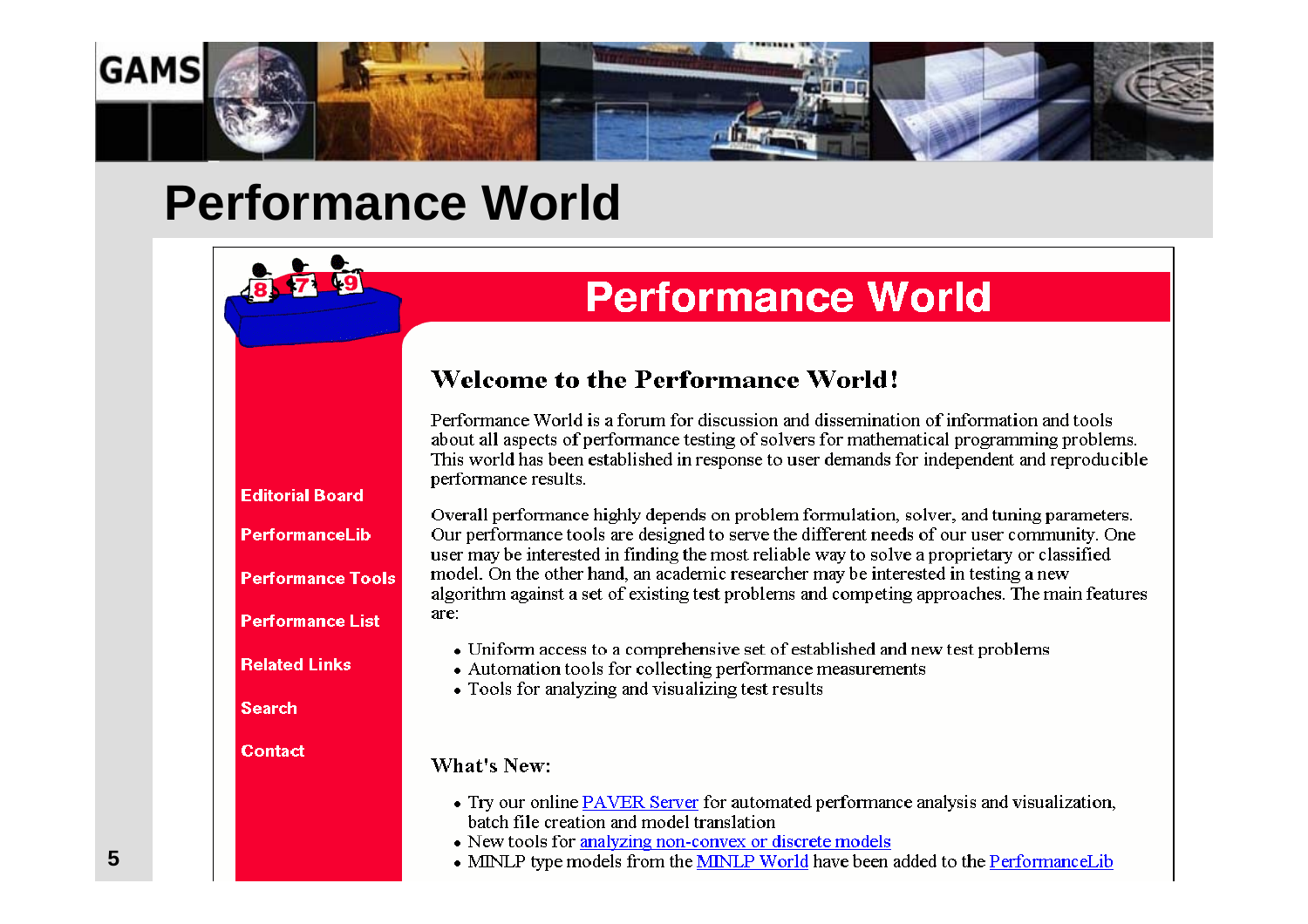

# **Performance Libraries**

- Performance tests require public test libraries
	- –– Creating models for this is not feasible
	- –– Shared test libraries allow reproducible results
- PerformLIB contains multiple libraries
	- –GLOBALLib - *NLP*
	- –LINLib – *LP*, MIP, QCP
	- –MPLLib – *LP, NLP*
	- –– Several others not used here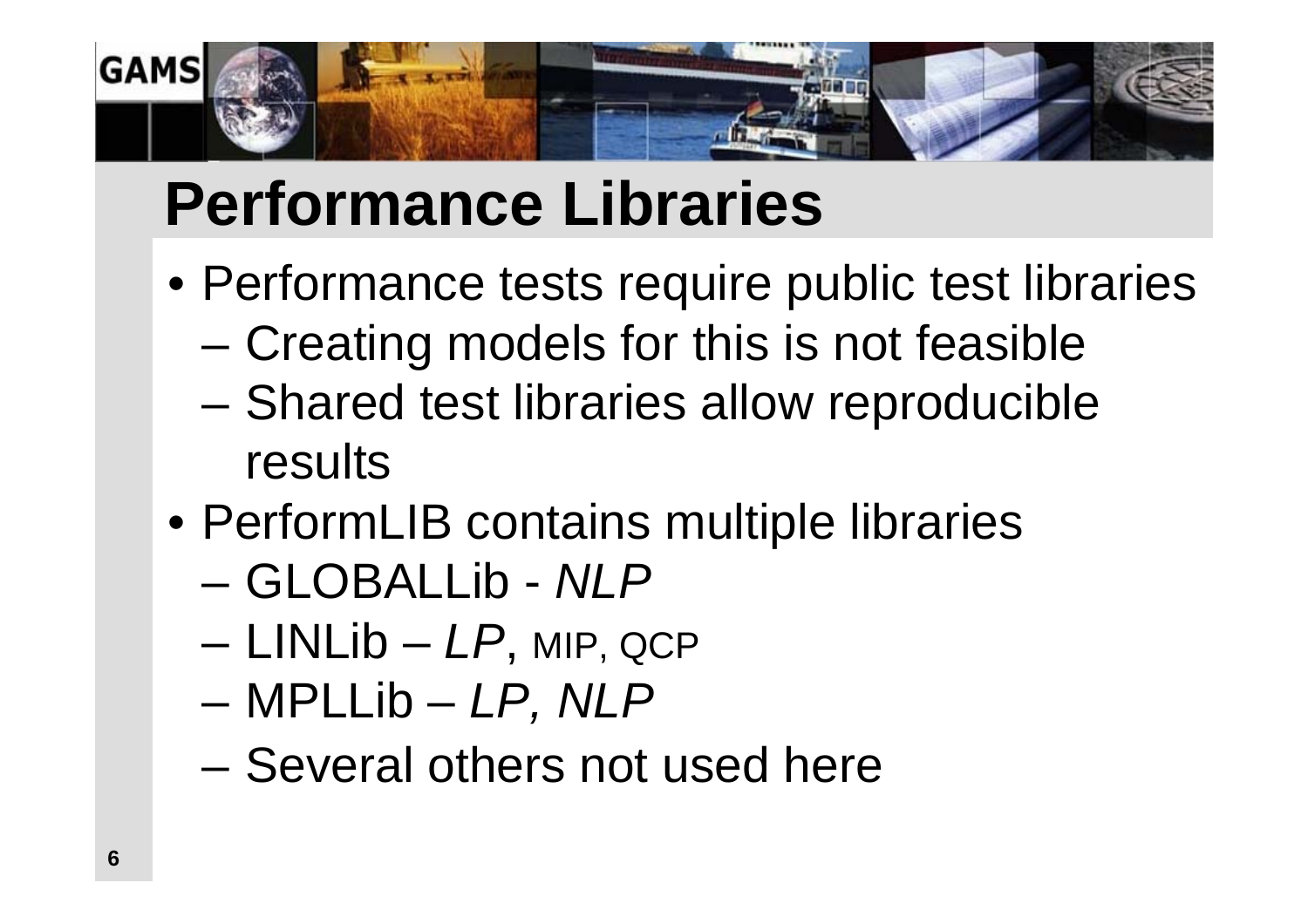

# **Tools: Performance Analysis**

- Different objectives:
	- –Solver robustness and correctness
	- –Solver efficiency
	- Quality of solution (nonconvex and discrete models )
- $\rightarrow$  Tools are GAMS independent  $\rightarrow$ Results in HTML format: platform independent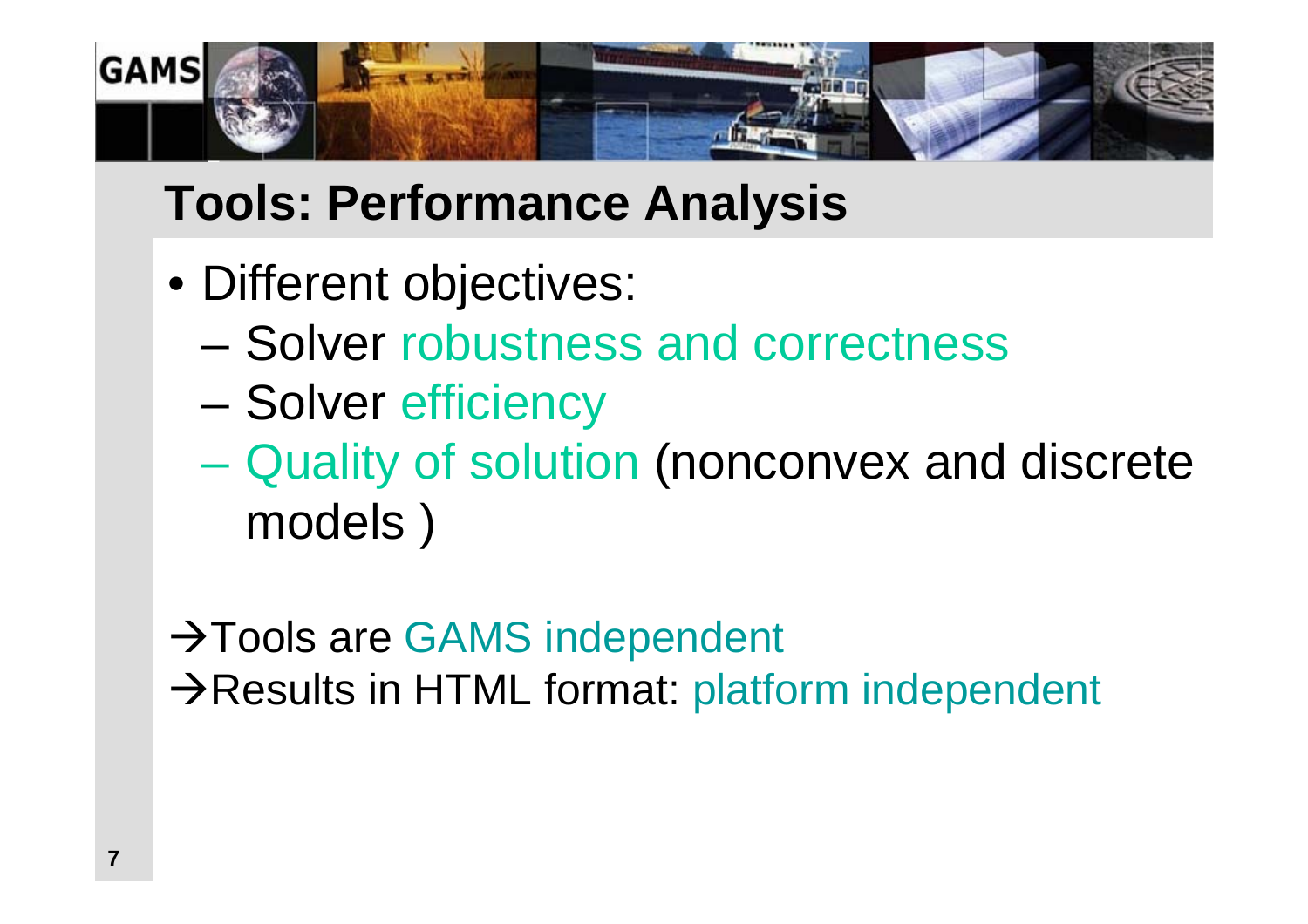

## **Open Testing Architecture**

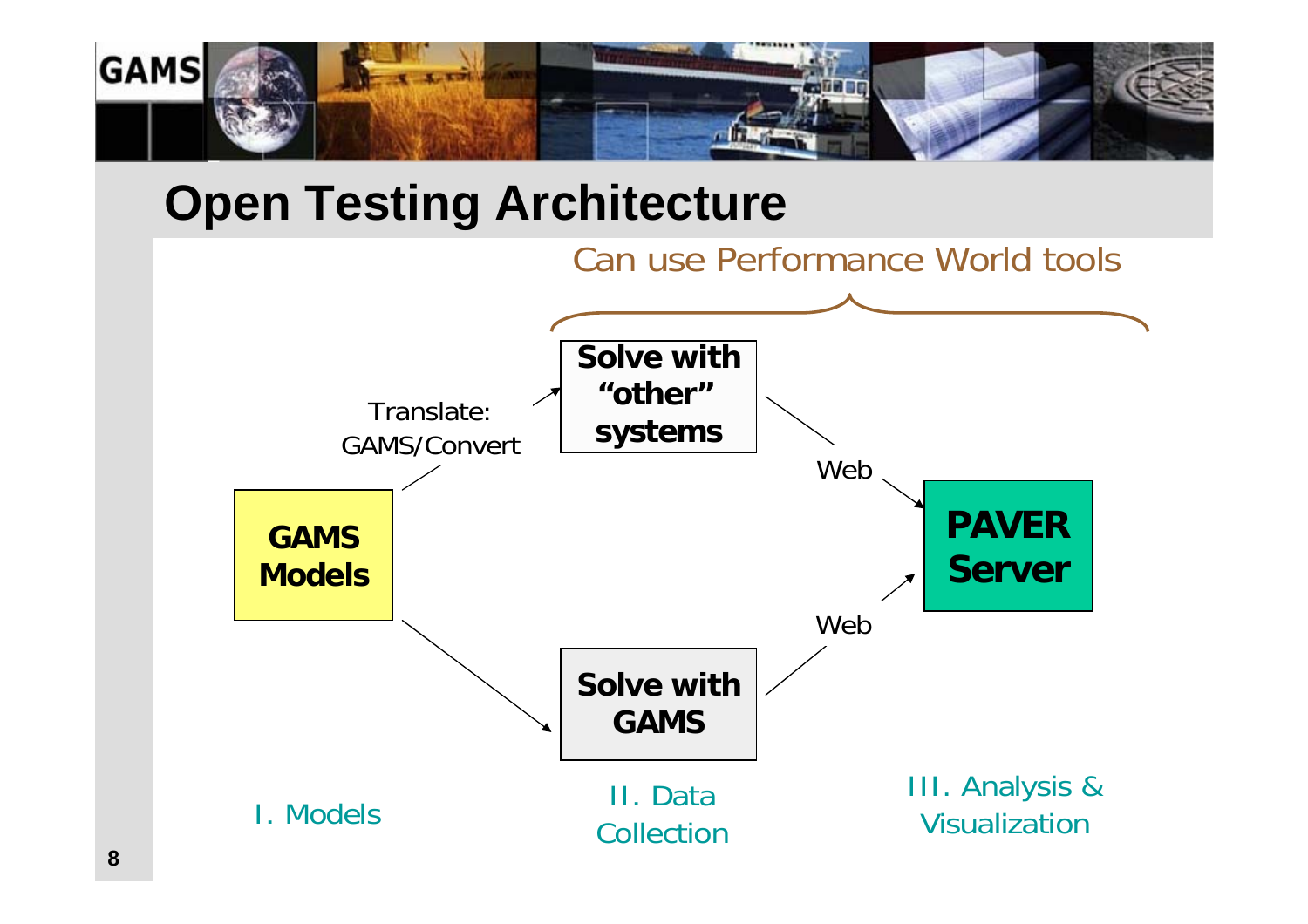

# **PAVER Server**

• PAVER server (**P**erformance **A**nalysis and **V**isualization for **E**ffortless **R**eproducibility)

[www.gamsworld.org/performance/paver](http://www.gamsworld.org/performance/paver)

- Online server to facilitate performance testing and analysis/visualization
- Results sent via e-mail in HTML format – System independent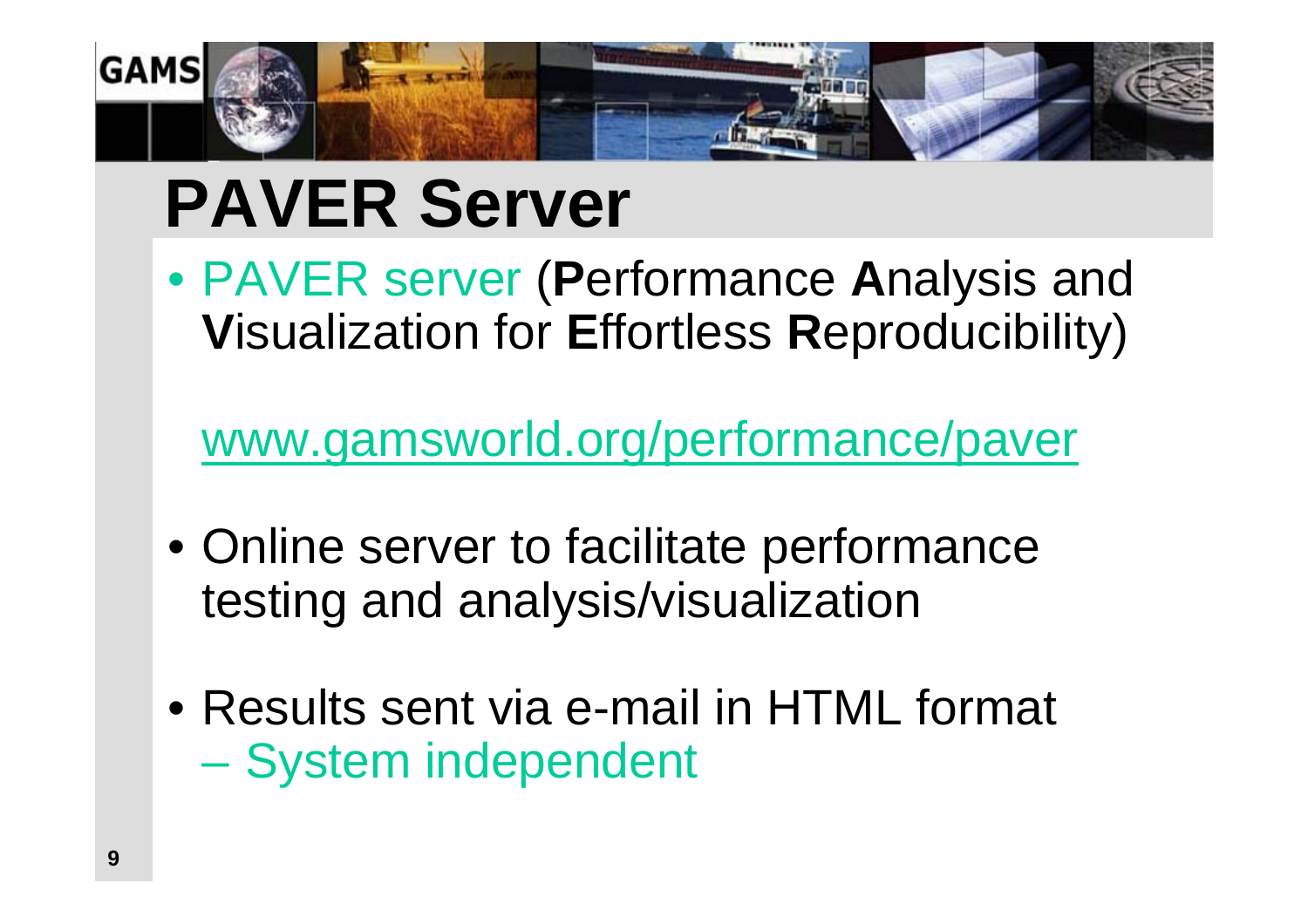

## **Tools: Robustness**

## Solver Square Utility:

- Cross comparison of solver outcomes of two solvers:
	- –Optimal, integer, infeasible, unbounded, fail
- Compact tabular form for results
- Shows resource time and objective value information
- $\rightarrow$  Can use online using PAVER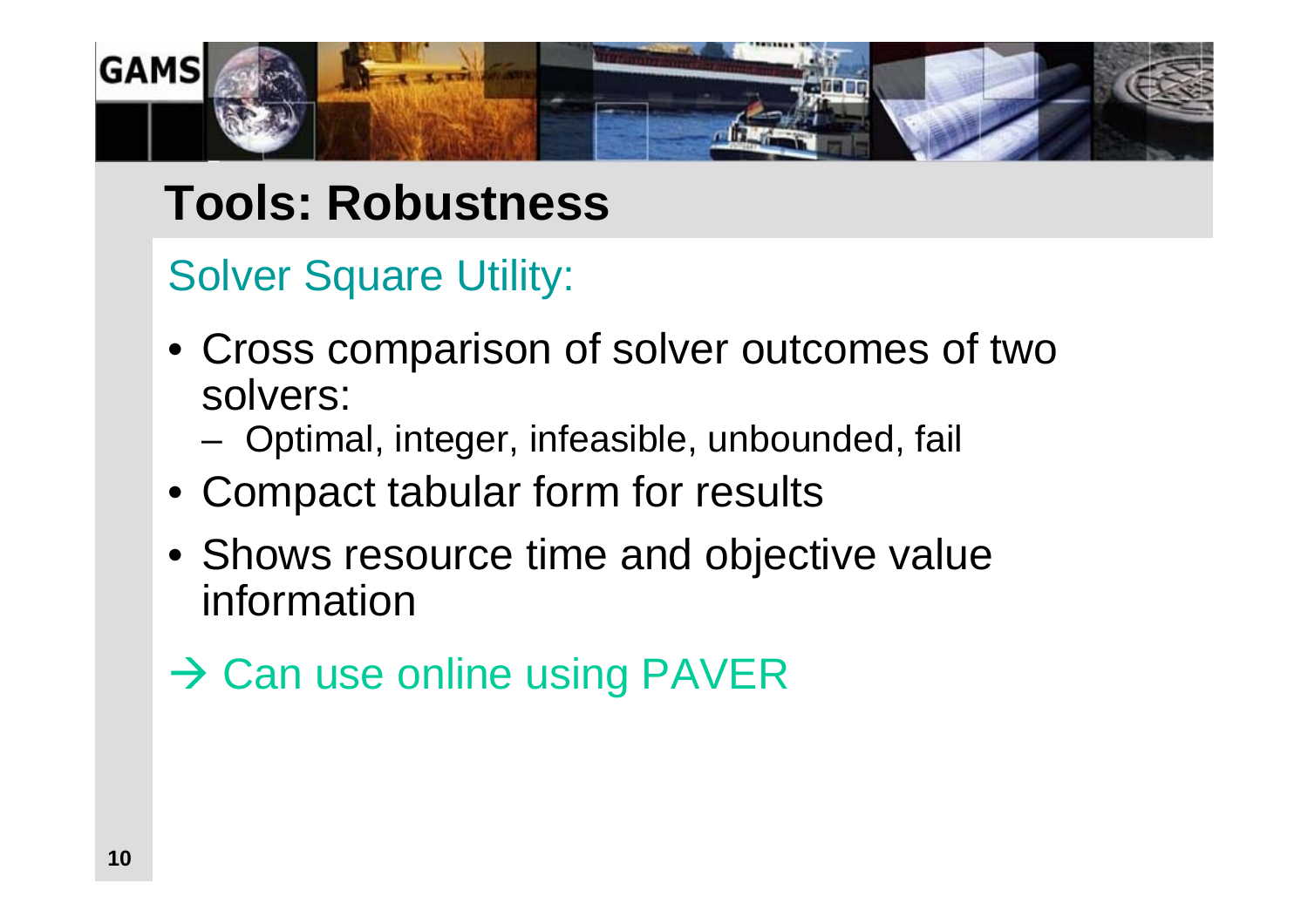

# **PAVER: Solver Square**

|                                                                          |                                |                          |  | Solver Square Comparison - All Models - Microsoft Internet Explorer |                                                                                                                        |               |                          |                         |                          |                              |
|--------------------------------------------------------------------------|--------------------------------|--------------------------|--|---------------------------------------------------------------------|------------------------------------------------------------------------------------------------------------------------|---------------|--------------------------|-------------------------|--------------------------|------------------------------|
| File                                                                     | Edit View Favorites Tools Help |                          |  |                                                                     |                                                                                                                        |               |                          |                         |                          |                              |
| $\leftarrow$ Back $\sim$                                                 | $ x $ 2 0                      |                          |  |                                                                     | Search <b>C</b> Favorites Media <b>@</b> 2 &                                                                           | $\boxed{w}$ . | $-28$                    |                         |                          |                              |
|                                                                          |                                |                          |  |                                                                     | Address (2) C:\gamsprojects\informs2002\minlp100\noname\results\minlp100_dic_con2_cplex.trc_minlp100_minlp.trc_sqr.htm |               |                          |                         |                          | Links >><br>$\vee$ $\Box$ Go |
| <b>Solvers used:</b>                                                     |                                |                          |  |                                                                     | Solver A                                                                                                               |               |                          |                         |                          |                              |
|                                                                          |                                |                          |  |                                                                     | Solver B                                                                                                               |               |                          |                         |                          |                              |
| Modeltype(s)                                                             |                                |                          |  |                                                                     | <b>MINLP</b>                                                                                                           |               |                          |                         |                          |                              |
| Solver<br>Solver A                                                       |                                |                          |  | 71.72                                                               | % models optimal $\%$ models feasible $\%$ models infeasible $\%$ models unbounded $\%$ models fail                    | 1.01          |                          |                         |                          | 27.27                        |
|                                                                          |                                |                          |  |                                                                     |                                                                                                                        |               |                          |                         |                          |                              |
|                                                                          |                                | $\overline{\phantom{0}}$ |  |                                                                     |                                                                                                                        |               |                          |                         |                          |                              |
| Solver B                                                                 |                                |                          |  | 87.88                                                               |                                                                                                                        | 8.08          |                          |                         | $\overline{\phantom{0}}$ | 4.04                         |
| <b>Result Totals in Number of Models:</b><br>total Solver A<br>unbounded |                                |                          |  |                                                                     |                                                                                                                        |               |                          |                         |                          |                              |
|                                                                          |                                | optimal                  |  | feasible                                                            | <b>infeasible</b>                                                                                                      |               |                          | fail                    |                          |                              |
| optimal                                                                  |                                |                          |  |                                                                     |                                                                                                                        |               | $\overline{\phantom{a}}$ |                         |                          |                              |
| feasible                                                                 |                                |                          |  | 67                                                                  | $\overline{\mathbf{2}}$                                                                                                |               | -                        | $\overline{\mathbf{2}}$ |                          | 71                           |

|                   | optimal | feasible  | <b>infeasible</b>       | unbounded | fail                     | total Solver A |
|-------------------|---------|-----------|-------------------------|-----------|--------------------------|----------------|
| optimal           |         |           |                         |           |                          |                |
| feasible          |         | <u>67</u> |                         |           | 2                        | 71             |
| <b>infeasible</b> |         |           |                         |           | ۰                        |                |
| <b>unbounded</b>  |         |           |                         |           | $\overline{\phantom{0}}$ |                |
| fail              |         | 19        | ₫                       |           | 2<br>=                   | 27             |
| total Solver B    |         | 87        | $\overline{\mathbf{g}}$ |           | 4<br>_                   | 99             |
|                   |         |           |                         |           |                          |                |

图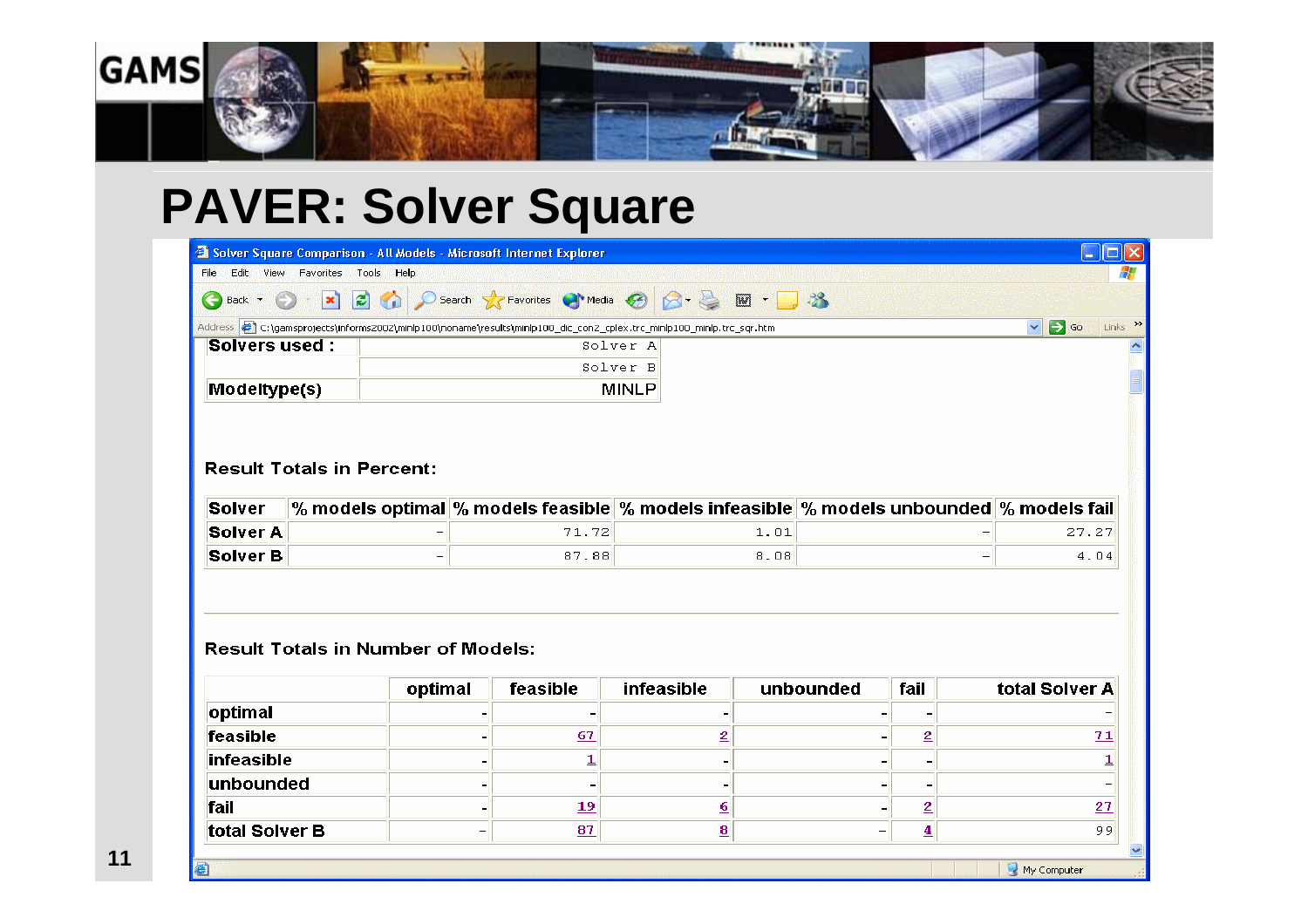

# **PAVER: Square (cont.)**

| Solver Square Comparison - All Models - Microsoft Internet Explorer                                                                |                               |
|------------------------------------------------------------------------------------------------------------------------------------|-------------------------------|
| View Favorites Tools Help<br>File Edit                                                                                             |                               |
| OBack · ⊙ · x 2 → O Search ☆ Favorites ◆ Media ④ ② 晏 國 · ■ 3                                                                       |                               |
| Address <mark>@</mark> C:\gamsprojects\informs2002\minlp100\noname\results\minlp100_dic_con2_cplex.trc_minlp100_minlp.trc_sqr.htm_ | $\vee$ $\rightarrow$ Go Links |
|                                                                                                                                    | A                             |
| <b>Solver Resource Times</b>                                                                                                       |                               |

- . Models for each solver pair outcome. Listed are the solver resource times in seconds, as well as the ratio of resource times for the two solvers if both solved optimally.
- Also listed are the objective values using both solvers. The better solution found is listed in boldface. A solution is considered better, if the relative objective function difference is greater than 1.00E-05.
- . Solver resource time ratios for a particular model are listed only if one solver has resource greater than 5.00E-02.

| <b>Modelname</b> | Solver A |            | Solver B Ratio (Solver A/Solver B) | Obj (Solver A)  | Obj (Solver B)        |
|------------------|----------|------------|------------------------------------|-----------------|-----------------------|
| alan             | 0.0973   | 0.0100     | 9.730                              | 3.60000000      | .92500000             |
| batch            | 0.2478   | 0.5100     | 0.486                              | 285506.50824405 | $2855 \, 66.50000000$ |
| batchdes         | 0.1094   | 0.0400     | 2.735                              | 167427.65711470 | 167427.70000000       |
| du-opt           | 1.9718   | 0.5200     | 3.792                              | 31.02527833     | 3.55634000            |
| du-opt5          | 2.0975   | 1.7000     | 1.234                              | 40.77273140     | 8.07365800            |
| $eq$ all $s$     | 28.3584  | 19.7400    | 1.437                              | 11.23946680     | 7.92018200            |
| eg disc2 s       | 63.1667  | 5.3400     | 11.829                             | 6.92006923      | 5.64210100            |
| eg disc s        | 88.8061  | 9.3800     | 9.468                              | 10.42127936     | 5.76054000            |
| $eq$ int $s$     | 106.3869 | 7.7900     | 13.657                             | 7.88724302      | 7.46308000            |
| e1f              | 0.0573   | 15.3200    | 0.004                              | 1.67500000      | 0.19166670            |
| ex1221           | 0.0270   | 0.0000     | $---$                              | 7.66718007      | 7.66718000            |
| ex1222           | 0.0629   | 99999.0000 | 0.000                              | 1.07654308      | 1.07654300            |

#### Solver A: feas -- Solver B: feas Back to top

My Computer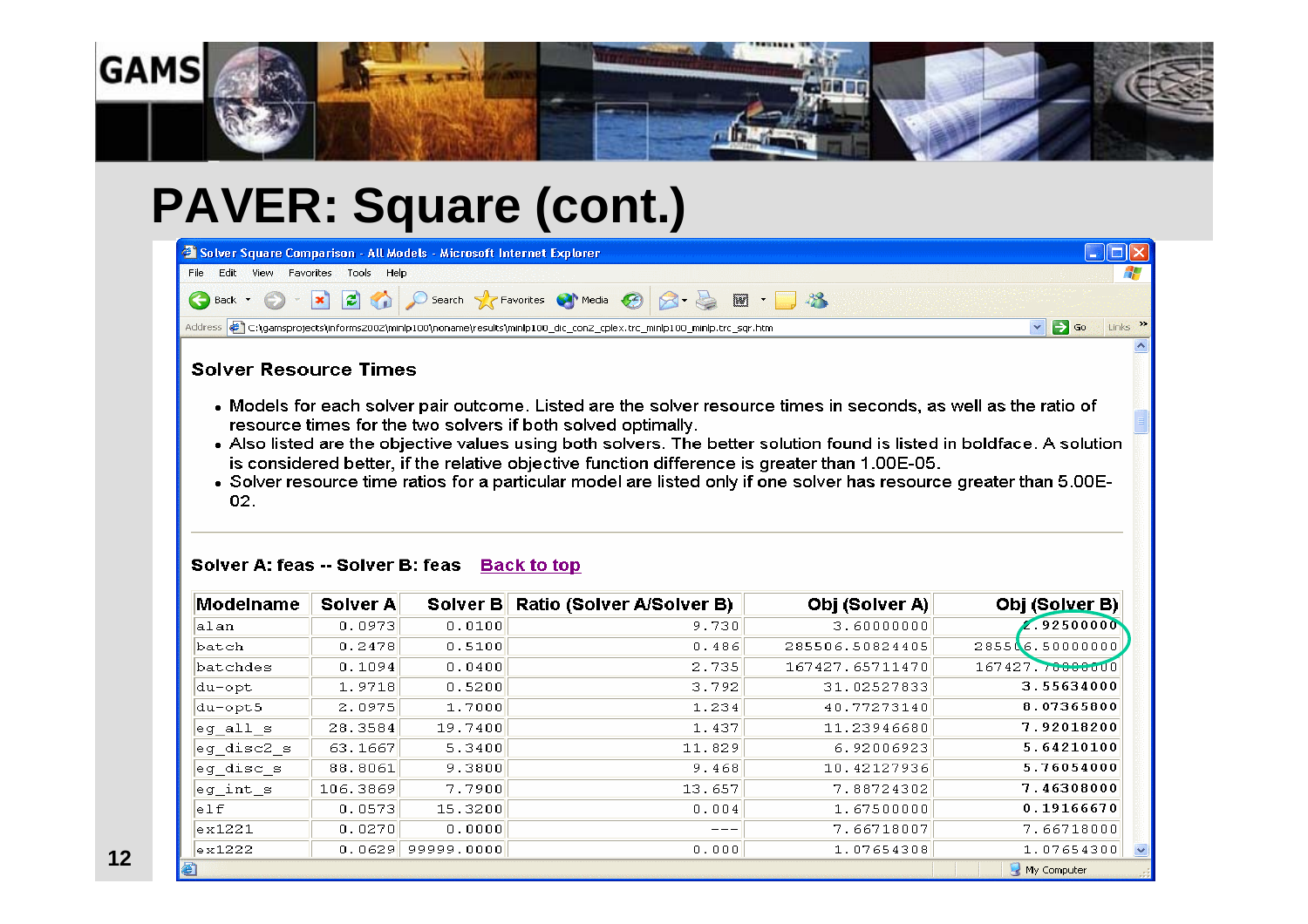

# **Tools: Efficiency**

Resource Time Utility:

- Cross comparison of solver resource times of two solvers
- Ratios of resource times

 $\rightarrow$  Can use online using PAVER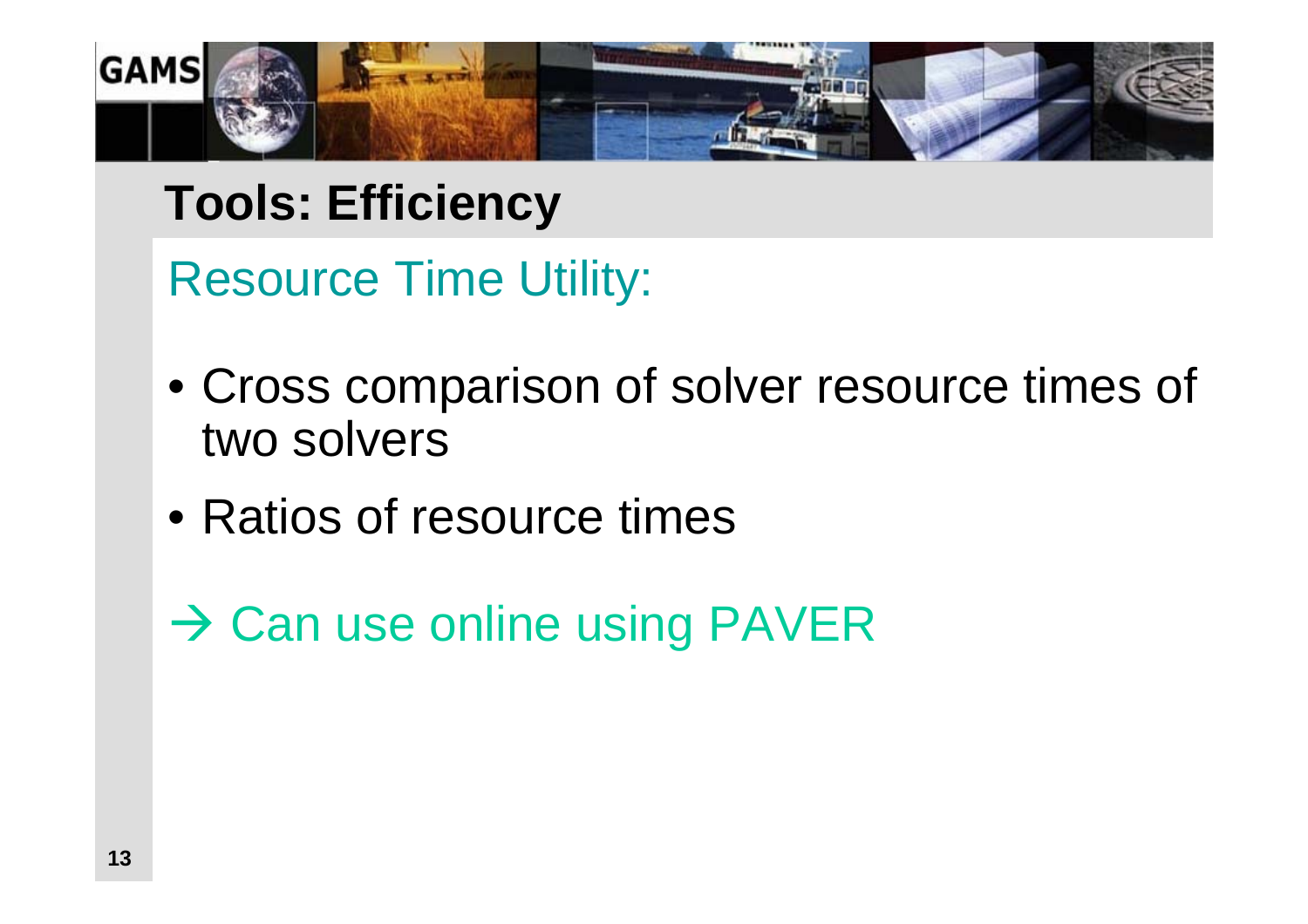

## **PAVER: Solver Resource Time**

| <sup>2</sup> Resource Time Comparison - All Models - Microsoft Internet Explorer                                        |                         |                                    |                         |                             |                                       |
|-------------------------------------------------------------------------------------------------------------------------|-------------------------|------------------------------------|-------------------------|-----------------------------|---------------------------------------|
| Edit View Favorites Tools Help<br>File                                                                                  |                         |                                    |                         |                             |                                       |
| Œ<br>Back *                                                                                                             |                         | x 3 Search & Favorites @ Media @ 3 |                         | $\boxed{12}$ $\frac{12}{2}$ |                                       |
| Address (2) C:\gamsprojects\informs2002\minlp100\noname\results\minlp100_dic_con2_cplex.trc_minlp100_minlp.trc_resB.htm |                         |                                    |                         |                             | Links >><br>$\Box$ Go<br>$\checkmark$ |
| <b>Solvers used:</b>                                                                                                    |                         |                                    |                         | Solver A                    |                                       |
|                                                                                                                         |                         |                                    |                         | Solver B                    |                                       |
| Modeltype(s)                                                                                                            |                         |                                    |                         | <b>MINLP</b>                |                                       |
|                                                                                                                         |                         |                                    |                         |                             |                                       |
|                                                                                                                         | <b>Total</b>            | Obj Solver A<br>better             | Obj<br>same             | Obj Solver B<br>better      |                                       |
| Solver Solver Ainfinitely<br>faster:                                                                                    | $\overline{4}$          | $\overline{4}$                     |                         |                             |                                       |
| Solver Solver A much faster :                                                                                           | 13                      | $\overline{\mathbf{1}}$            | $\overline{4}$          | 8                           |                                       |
| Solver Solver A faster:                                                                                                 | $\overline{\mathbf{1}}$ | $\blacksquare$                     | $\overline{\mathbf{1}}$ |                             |                                       |
| Solvers perform the same:                                                                                               | 10                      | $\blacksquare$                     | $\overline{2}$          | 3                           |                                       |
| Solver Solver B faster:                                                                                                 | 31                      | $\overline{a}$                     | 23                      | $\overline{\mathbf{g}}$     |                                       |
| Solver Solver B much faster:                                                                                            | 12                      |                                    | $\overline{4}$          | $\overline{8}$              |                                       |
| Solver Solver B infinitely<br>faster:                                                                                   | 20                      |                                    |                         | 20                          |                                       |
| Both solvers failed to solve<br>optimally:                                                                              | $\overline{8}$          |                                    | $^{\circ}$              |                             |                                       |
|                                                                                                                         |                         |                                    |                         |                             |                                       |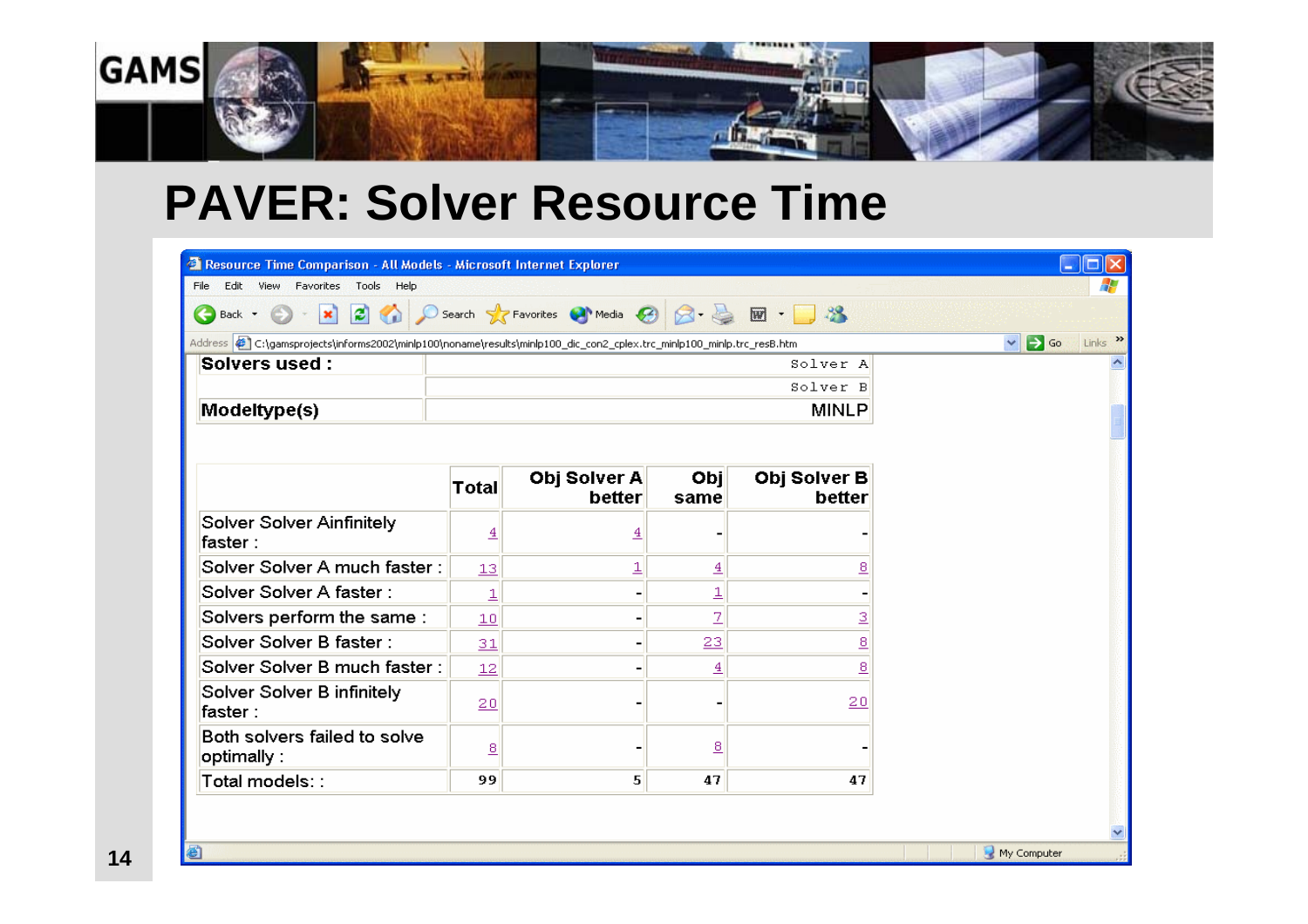

## **PAVER: Resource Time (cont.)**

| Resource Time Comparison - All Models - Microsoft Internet Explorer |                                  |            |                                                                                                                                  |                   | $\Box$ $\times$                              |
|---------------------------------------------------------------------|----------------------------------|------------|----------------------------------------------------------------------------------------------------------------------------------|-------------------|----------------------------------------------|
| File<br>Edit<br>View<br>Favorites                                   | Tools<br>Help                    |            |                                                                                                                                  |                   |                                              |
| €<br>Back -                                                         | 2 <sub>0</sub><br>$ \mathbf{x} $ |            | Search Travorites of Media 8 8 -                                                                                                 | $\boxed{23}$      |                                              |
|                                                                     |                                  |            | Address <sup>2</sup> c:\gamsprojects\informs2002\minlp100\noname\results\minlp100_dic_con2_cplex.trc_minlp100_minlp.trc_resB.htm |                   | Links >><br>$\rightarrow$ Go<br>$\checkmark$ |
|                                                                     |                                  |            |                                                                                                                                  |                   |                                              |
|                                                                     |                                  |            |                                                                                                                                  |                   | <b>Back to top</b>                           |
|                                                                     |                                  |            |                                                                                                                                  |                   |                                              |
|                                                                     |                                  |            | Solver Solver A much faster - Obj of Solver A better:                                                                            |                   |                                              |
| Modelname                                                           | Solver A                         | Solver B   | Ratio (Solver A / Solver B)                                                                                                      | Obj Solver A      | Obj Solver B                                 |
| synheat                                                             | 0.2878                           | 2.0600     | 0.140                                                                                                                            | 1.54997335E+05    | 1.60435500E+05                               |
|                                                                     |                                  |            | Solver Solver A much faster - Obj same for both solvers:                                                                         |                   | <b>Back to top</b>                           |
| Modelname                                                           | Solver A                         | Solver B   | Ratio (Solver A / Solver B)                                                                                                      | Obj Solver A      | Obj Solver B                                 |
| batch                                                               | 0.2478                           | 0.5100     | 0.486                                                                                                                            | 2.85506508E+05    | 2.85506500E+05                               |
| ex1222                                                              | 0.0629                           | 99999.0000 | 0.000                                                                                                                            | 1.07654308E+00    | 1.07654300E+00                               |
| ex4                                                                 | 1.1326                           | 3.8400     | 0.295                                                                                                                            | $-8.06413616E+00$ | $-8.06413600E+00$                            |
| util                                                                | 0.6693                           | 14.2400    | 0.047                                                                                                                            | 9.99578750E+02    | 9.99578800E+02                               |
|                                                                     |                                  |            |                                                                                                                                  |                   | <b>Back to top</b>                           |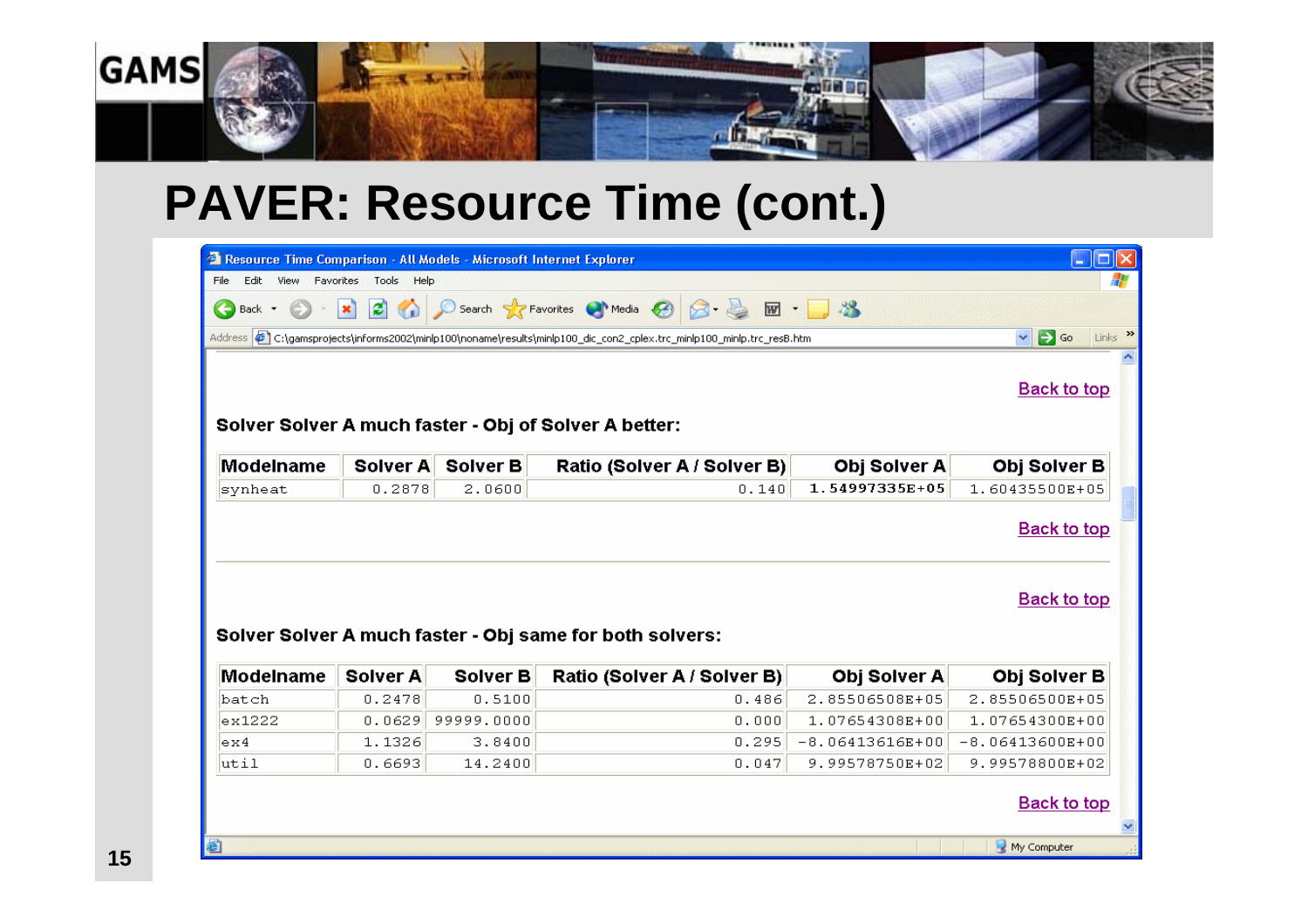

## **Tools: Visualization**

Performance Profiles (Dolan and More, 2002):

- Cumulative distribution function for a performance metric
- Performance metric: ratio of current solver time over best time of all solvers
- Intuitively: probability of success if given  $\tau$ times fastest time ( $\tau$ =ratio)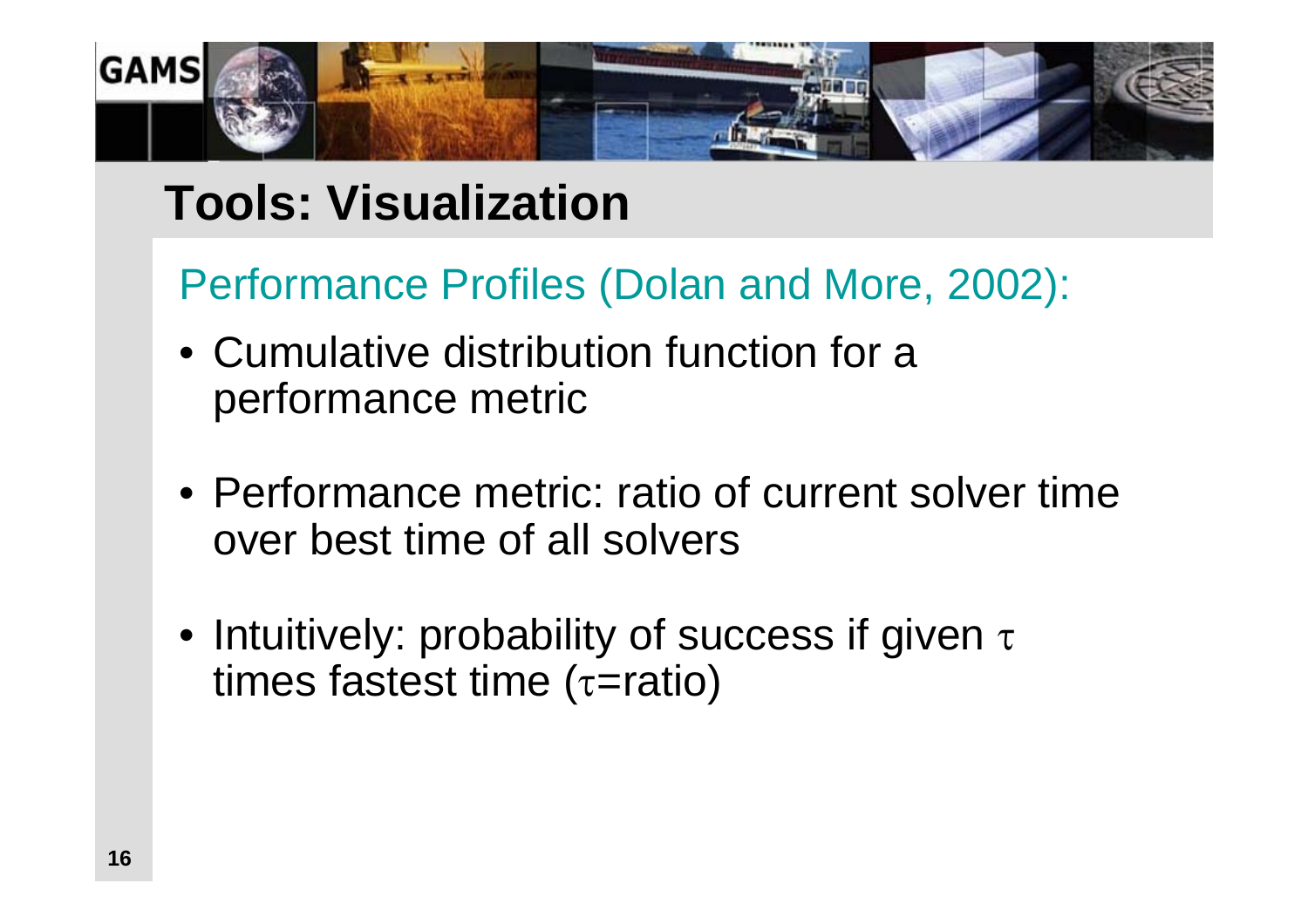

## **Profiles (best resource time)**

Performance Profile



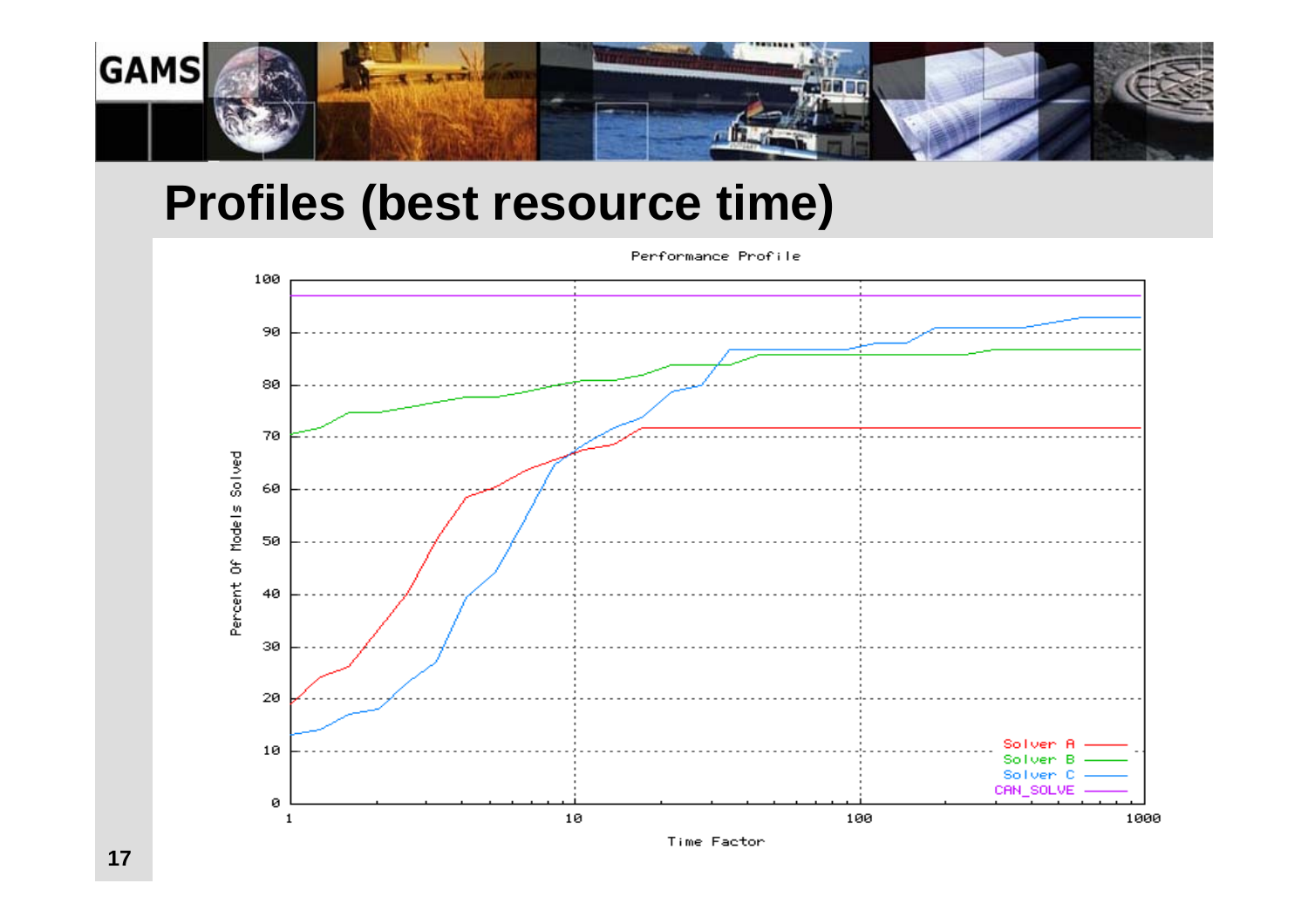

## **Agenda**

Benchmarking & QA tools

GAMS/COIN-OR Solvers

GAMS/Examiner

Computational Results & Summary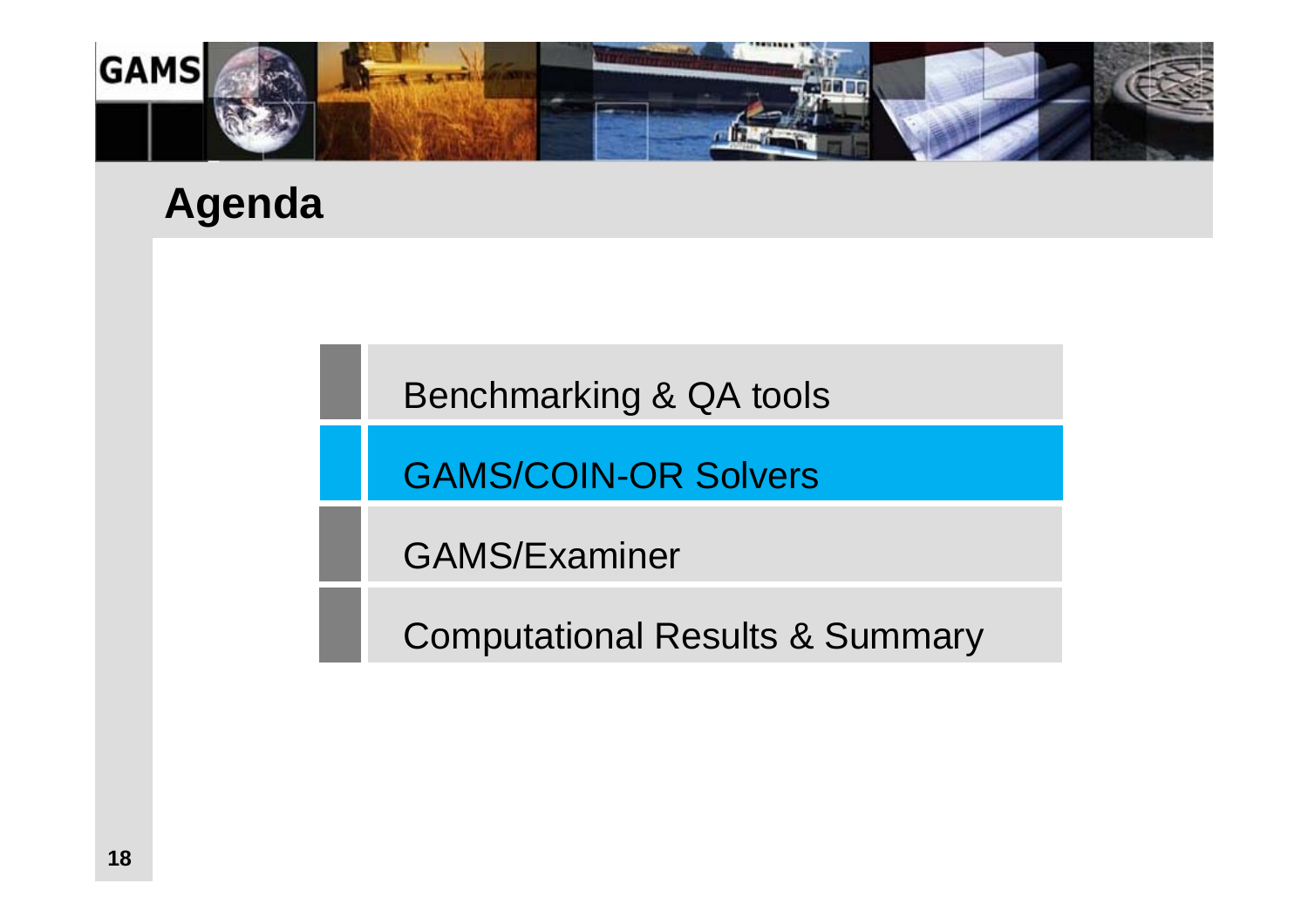

# **GAMS/COIN-OR Timeline**

- 2004 Bussieck links to COIN-OR via OSI, bridge library
- 2004 (Dist 21.4) ship GLPK and CBC as free solvers
- 2006 Dirkse links to IPOPT via SMAGLIB
- Jan. '07 Vigerske starts the COIN-OR/GAMSlinks project
- Feb. '07 (Dist 22.4) ship GLPK, CBC, and Ipopt
- Feb. '07 corporate sponsorship of COIN-OR Foundation
- Jun. '07 (Dist 22.5) ship GLPK, CBC, Ipopt, and Bonmin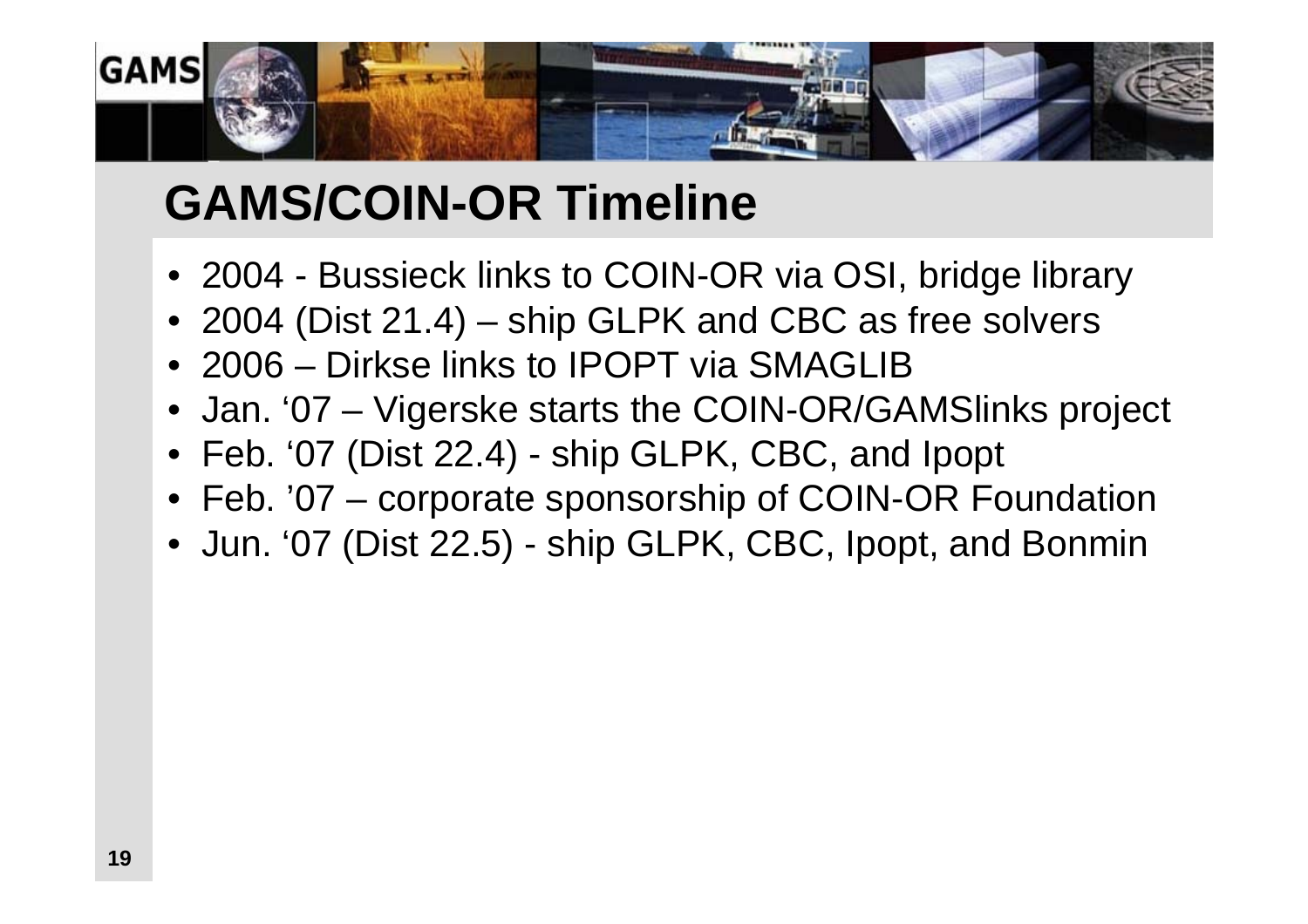

# **The Evolution of GAMS/COIN-OR**

- Initial links were more prototype than production
	- Find out what is needed on our side to make a link
	- Gain some experience working with open-source code
	- $-$  Enable experimentation with COIN solvers
	- –Shipping solvers a useful by-product, included *as-is*
- Expectations have grown (support, quality, performance)
	- Growing user community for these solvers
	- –- Sustained development at COIN-OR
	- GAMSlinks project catalyst for pushing forward
- QA study is now possible and desirable
	- –No crashes and sign errors in returned solution
	- Provide some solid, believable evidence on quality
	- $-$  Stefan will fix things that aren't right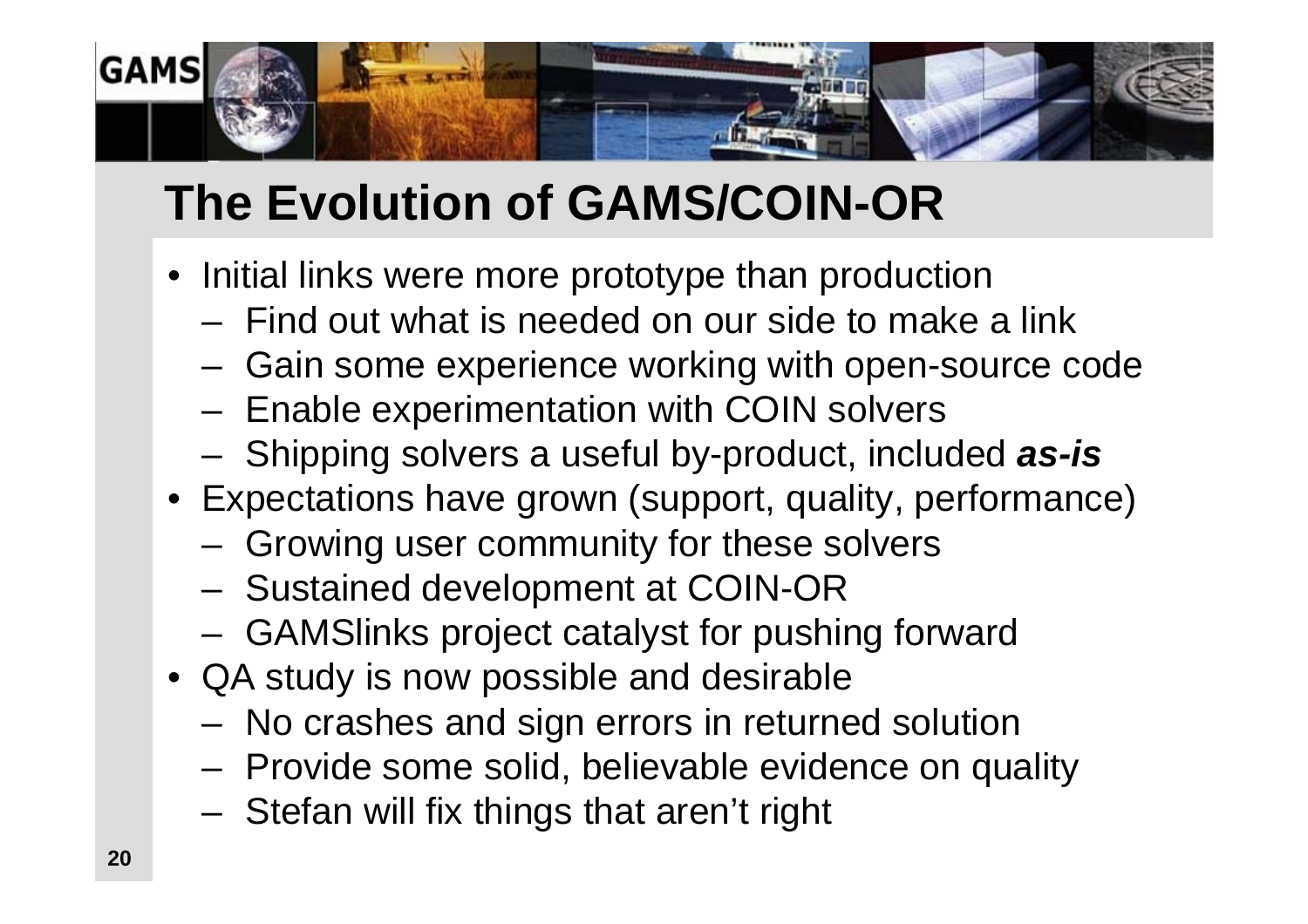

## **Agenda**

Benchmarking & QA tools

GAMS/COIN-OR Solvers

GAMS/Examiner

Computational Results & Summary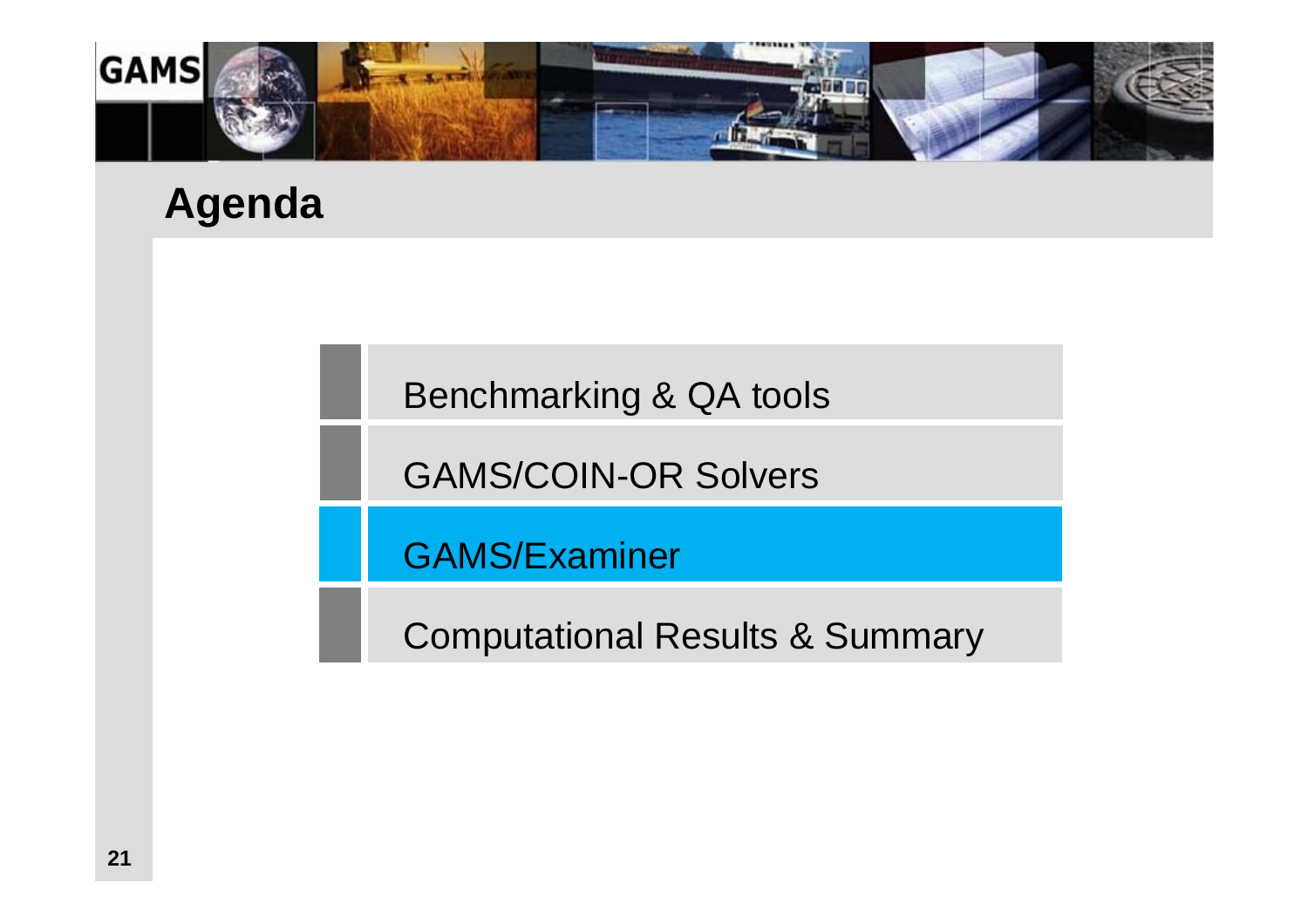

# **Benchmarking pitfalls**

- Solvers may contain bugs really!
	- –Wrong solution returned
	- Wrong objective returned
	- False claims of feasibility/optimality
- Solvers will use different termination checks/tolerances
	- Difficult to compare "quality" of solutions
	- $-$  Common standard of comparison is lacking
- PAVER does not check validity of input data
	- Garbage in, garbage out
	- A "good" PAVER solver would return 0 immediately!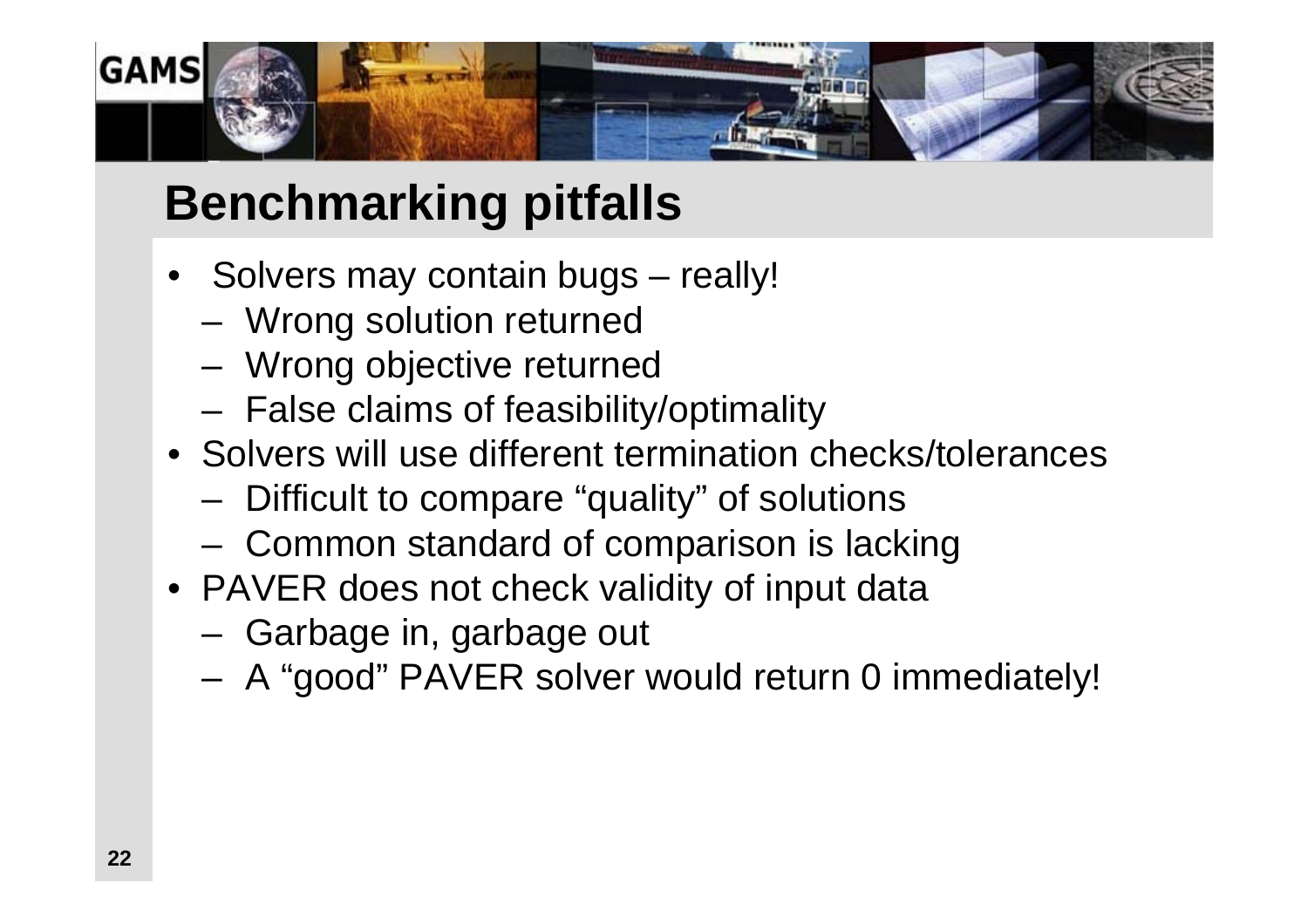

# **GAMS/Examiner**

- Purpose: to make an unbiased, independent report on the merit of points
- Points may come from GAMS or a solver
	- GAMS passes the previous solution as initial iterate
	- – $-$  Solvers pass solutions back to GAMS
- Useful during solver debugging helps pinpoint problems
	- Most checks are obvious almost insultingly so
	- –Updated as new ways to pass bad points are discovered
- Does checks on the scaled and unscaled (orginal) model
- All solution tolerances can be adjusted, default is tight
- •Different points can be checked – no obvious right choice
- Examiner only *reports*, it doesn't *fix*. It's not a healer.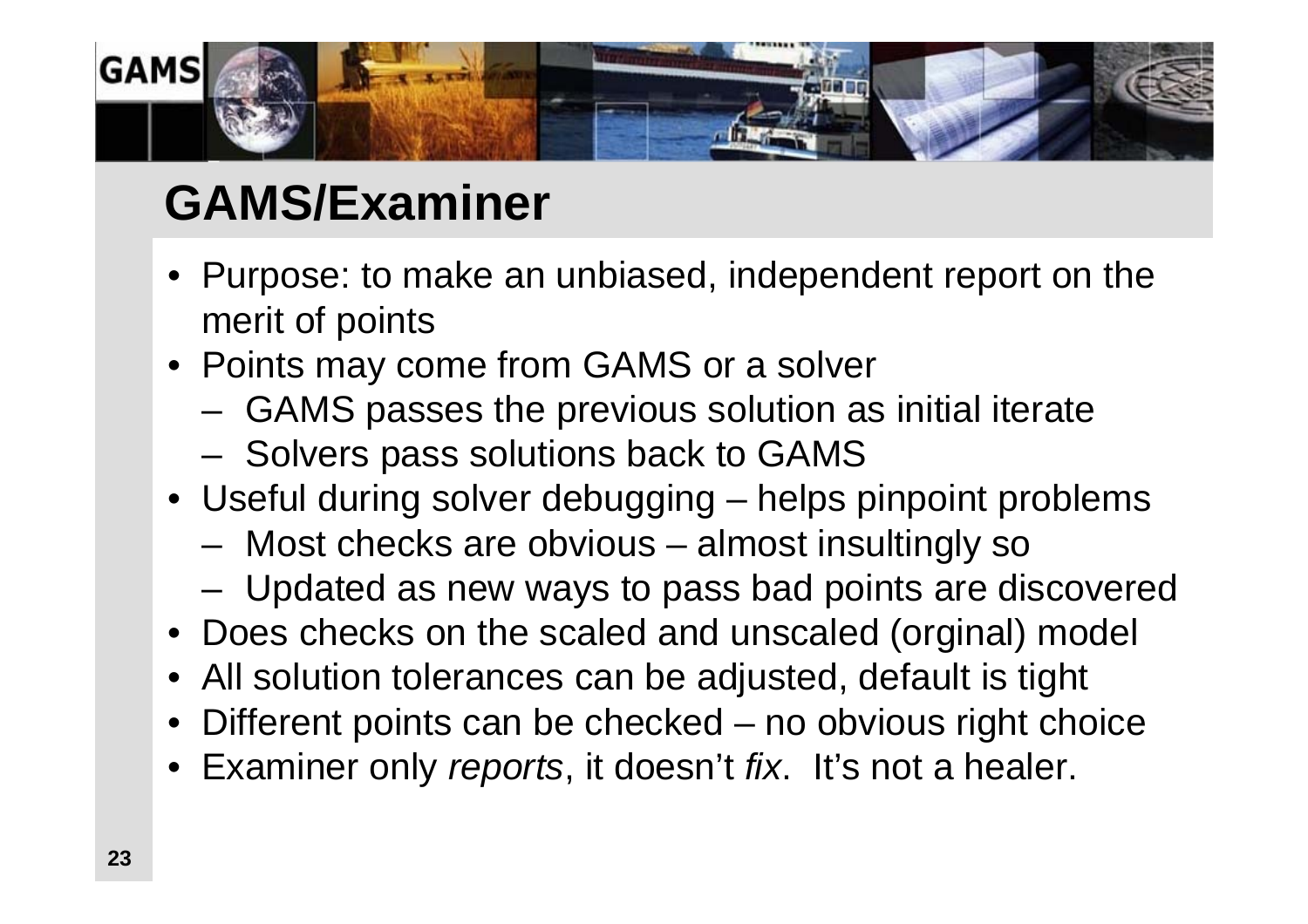

# **Examiner: What point to examine?**

- Assume the solver returns  $x.l$ ,  $x.m$ ,  $f.l$ ,  $f.m$ 
	- $-$  x.1 are variable levels
	- $-$  f.m are equation marginals or shadow prices
	- $x$ .m are the reduced costs: e.g.  $c A'y$  for LP
	- $-$  f.l are row activity levels: e.g.  $Ax b$  for LP
- GAMS/Base accepts this *solvpoint* point as given, so it should be checked
	- –Check the signs (e.g. reduced costs positive)
	- Check complementary slackness
- $\bullet\,$  What if the solver cheated or got it wrong for  $\mathrm{x}$  .  $\mathrm{m}$  and  $\mathrm{f}$  .  $1?$ 
	- $-$  Take  $\ge$  .  $1$  and  $\pm$  .  $\text{m}$  as solution, recompute  $\text{x}$  .  $\text{m}$  and  $\text{f}$  .  $1$
	- This *solupoint* checked as above
	- Better indicator of solution quality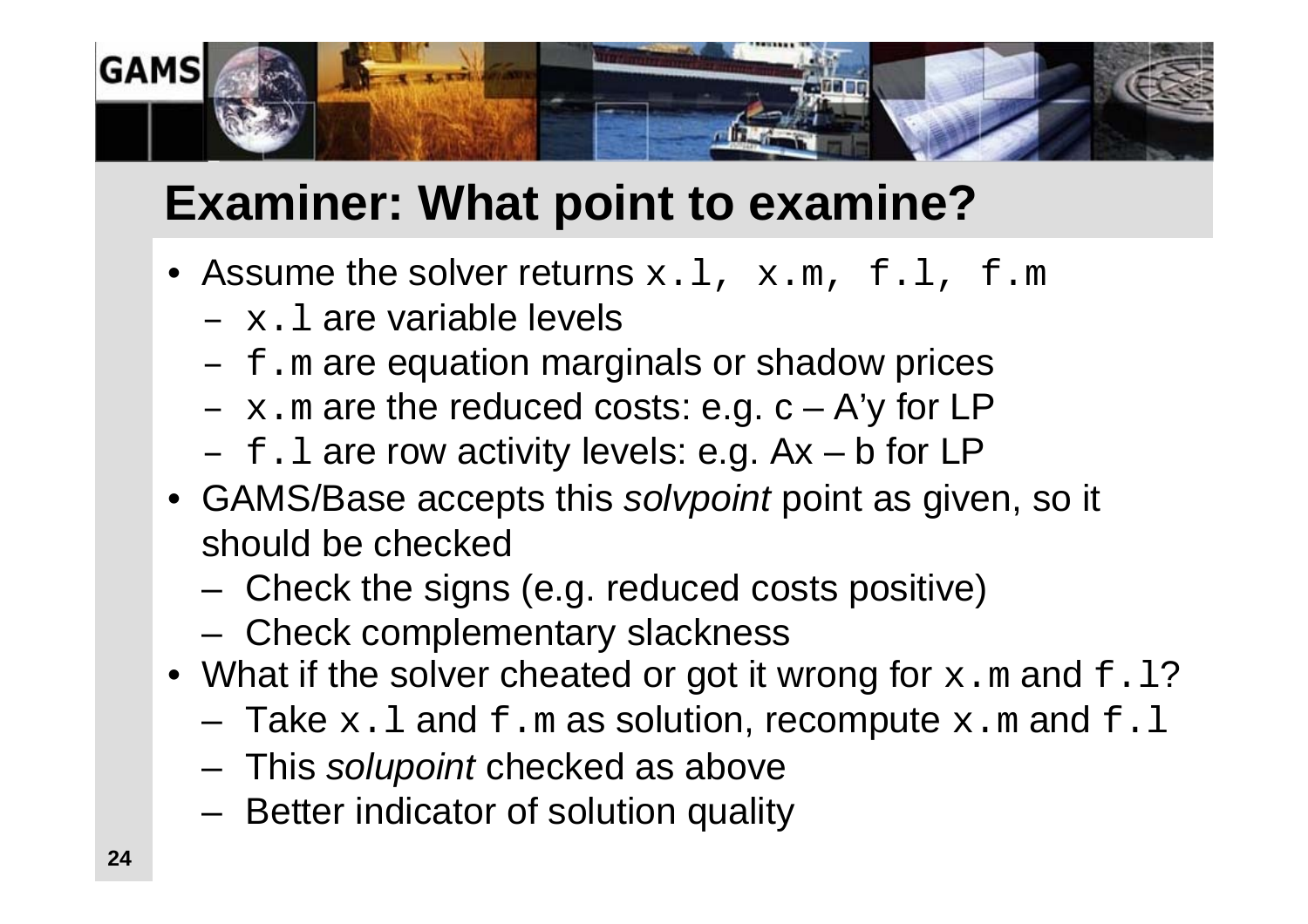

# **Examiner: scaled or unscaled?**

- Typically, the solvers scale a model prior to solving
- The GAMS user does not have access to this scaled model
- Examine the unscaled (original) solution/model?
	- $\, \circledcirc$  Easily accessed
	- $\, \circledcirc$  The user is probably interested in this model
	- – $\, \circledcirc$  Not the model that was solved
	- $\, \circledcirc$  Unscaling may throw solution out of tolerances
- Examine the scaled solution/model?
	- $\, \circledcirc$  This was the model that was solved
	- – $\, \circledcirc$  Most likely to satisfy Examiner's tolerances
	- – $\, \circledcirc$  We don't know what this model is
	- $\, \circledcirc$  The user may not be interested in this model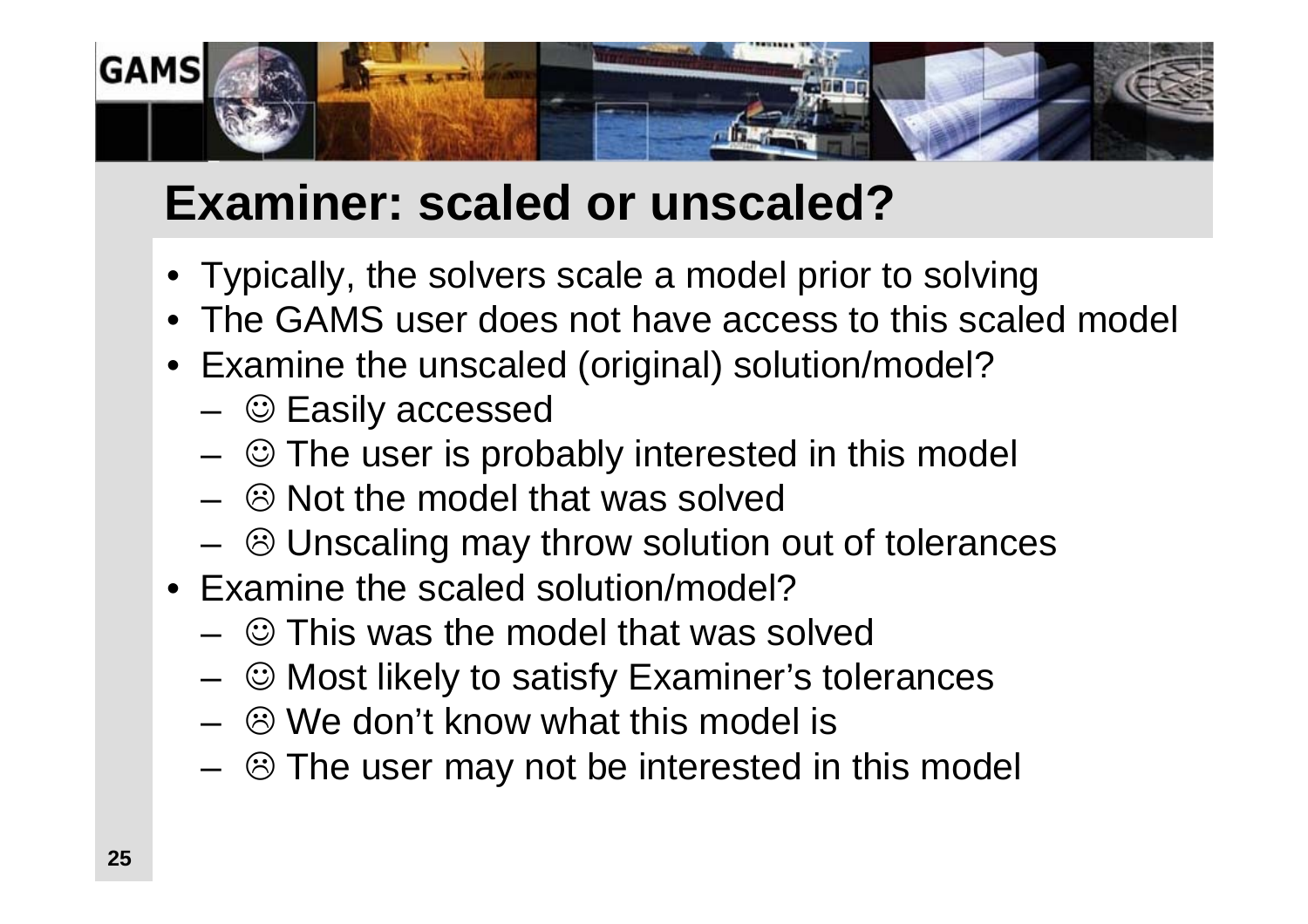

## **Examiner: scaled checks (Chinneck CC)**

- Examiner computes the scaled model by doing row scaling
- The true row scale s(i) is computed as  $s(i) = max(|RHS(i)|, max \{j, |A(i,j)| * max(1, |x(j)|)\})$
- The true row scale s(i) is projected onto the scale bounds before being applied
	- The default lower bound is 1 rows are scaled down, not up.
- Scaling info is printed but not used for unscaled checks it's useful to see when & where your maximum row scale is 1e13!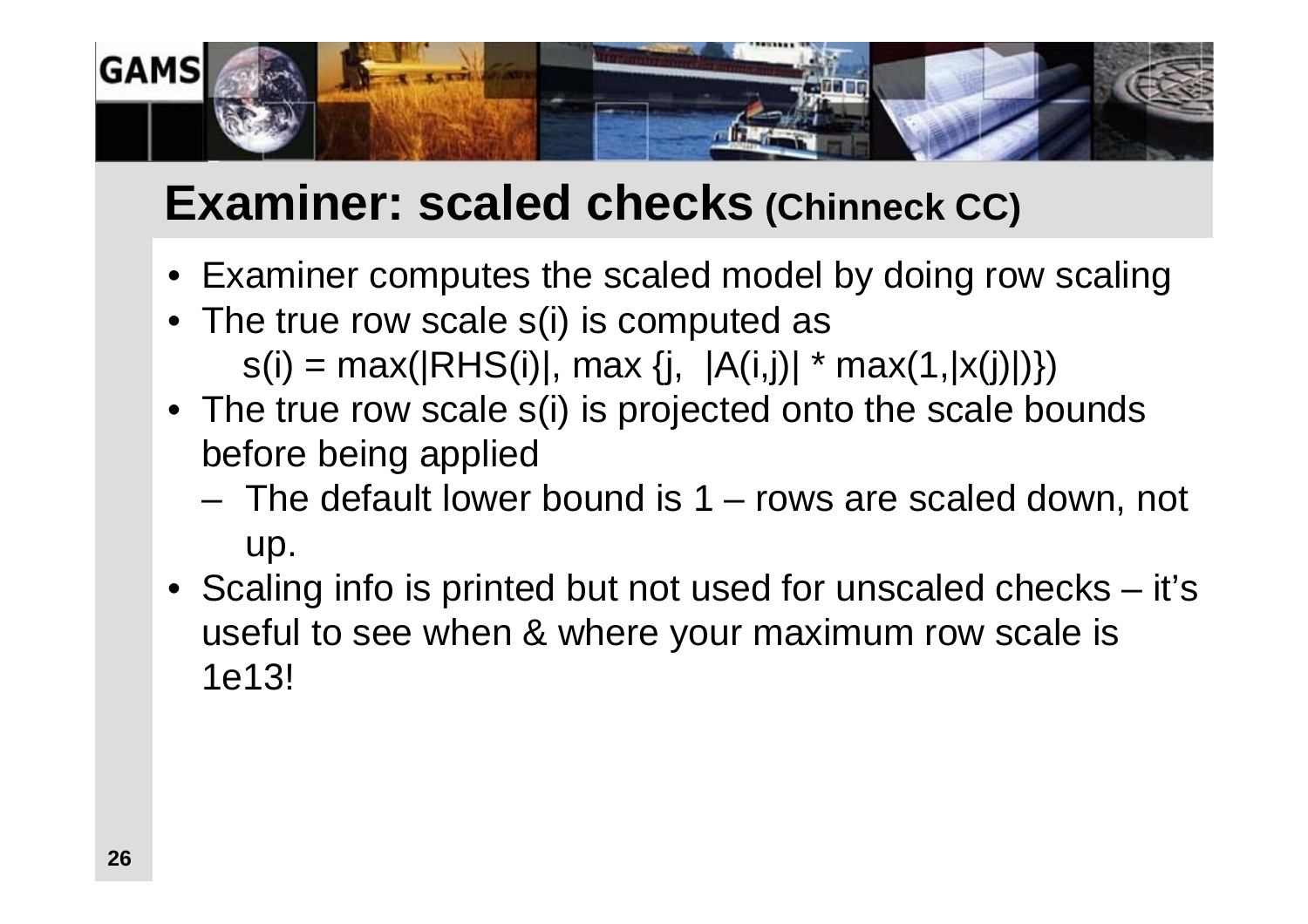

## **Examiner: tolerances**

- Four tolerances used to check feasibility & optimality
	- –PrimalFeasTol (1e-6): feasibility of x.l, f.l
	- PrimalCSTol (1e-7): complementary slackness, x.l x.m
	- DualFeasTol (1e-6): feasibility of f.m, x.l
	- –- DualCSTol (1e-7): complementary slackness, f.l f.m
- Default tolerances are tight
	- Favor false negatives over false positives
	- –– If it passes on defaults, you're typically satisfied
	- If Examiner reports problems, you have a chance to think about the right tolerance for your model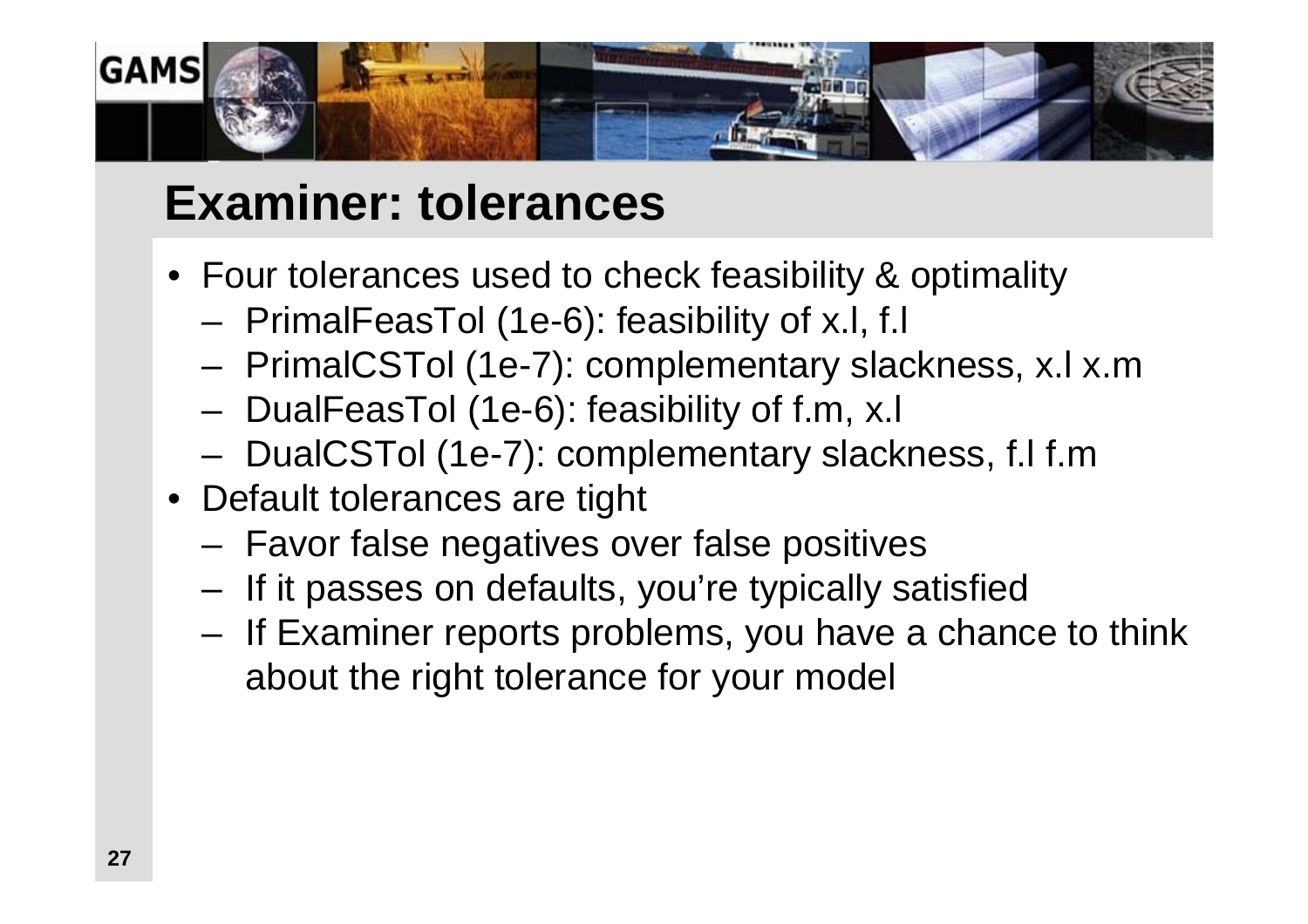

## **Agenda**

Benchmarking & QA tools

GAMS/COIN-OR Solvers

GAMS/Examiner

Computational Results & Summary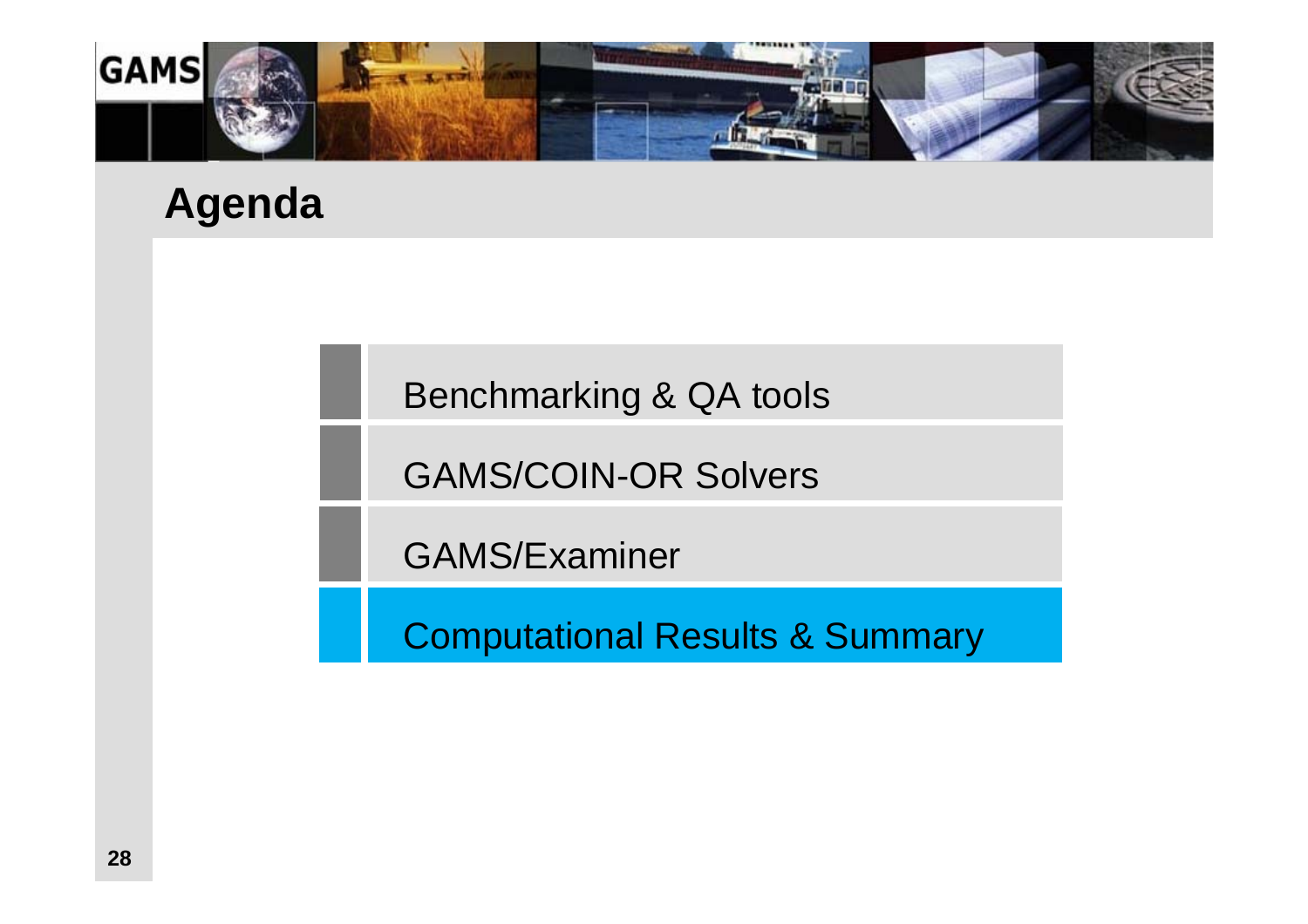

# **Computational Details**

- Test Platform my newish Laptop
	- –– Lenovo Thinkpad T60, Windows Vista Business 32-bit
	- 2GB RAM, CoreDuo CPU T7200 @2GHz
- Software Version: GAMS 22.5+
	- –Updated GAMS/Examiner, otherwise used 22.5 as-is
	- COIN/CBC uses 1.2pre libraries
	- COIN/GLPK uses 4.15 libraries
	- –COIN/IPOPT uses 3.3pre
- No need to use schultz, all solvers stopped gracefully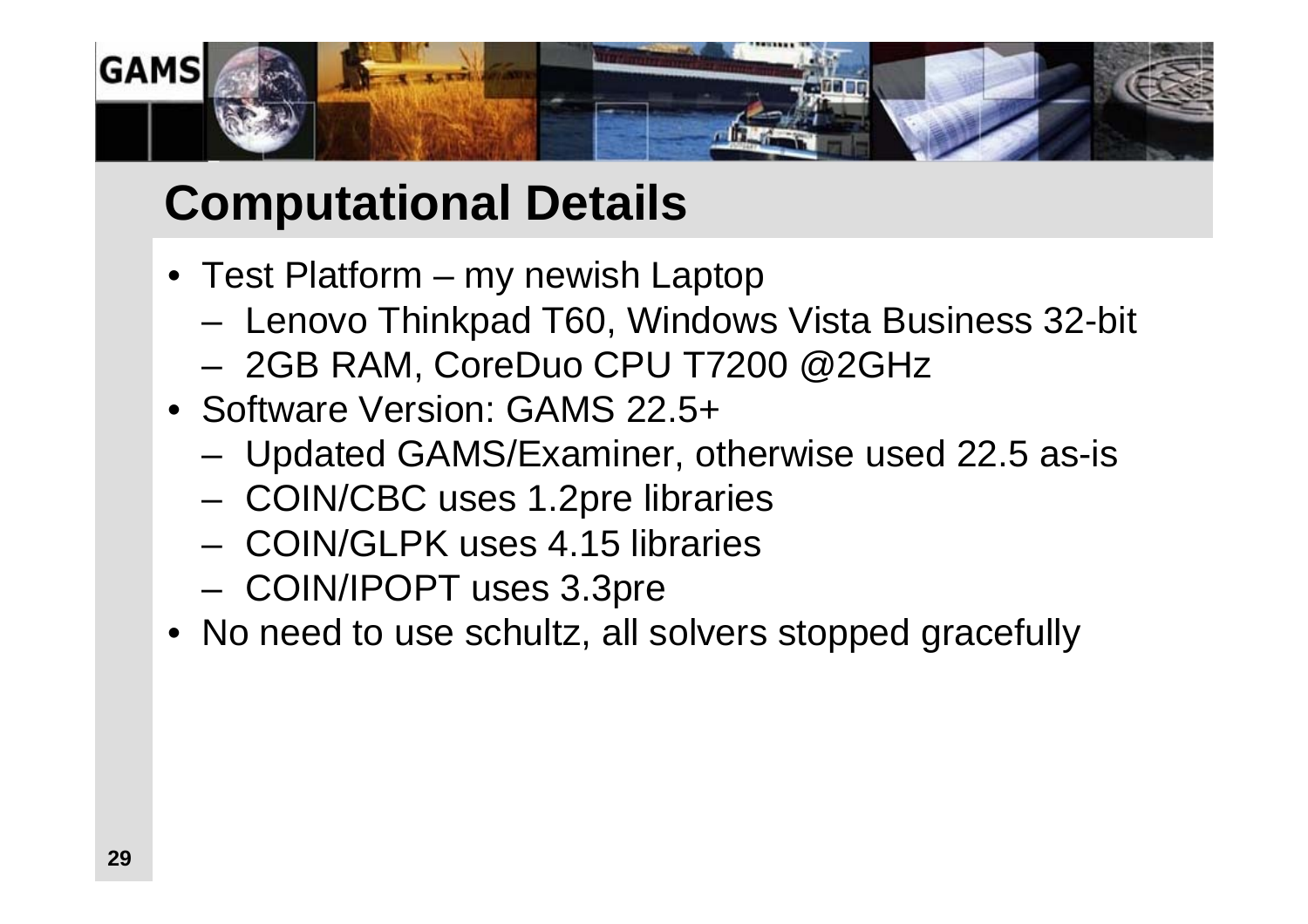

# **LINLib – LP Test**

- Test on LP models from LINLib
	- Remove 6 models that GAMS/Base called infeasible
	- Remaining LP models for test: 520
- Time limit set to 2 hrs
- – $-$  Iteration limit set very high (not active)
- – $-$  Solvers tested: CBC, GLPK, IPOPT
- – $-$  see PAVER output for complete results

|              | Optimal | Feasible | <b>Infeas</b> | Unbnd | Fail |
|--------------|---------|----------|---------------|-------|------|
| <b>CBC</b>   | 456     |          | 40            |       | 24   |
| <b>GLPK</b>  | 444     |          | 40            |       | 35   |
| <b>IPOPT</b> | 445     | 11       | 35            |       | 29   |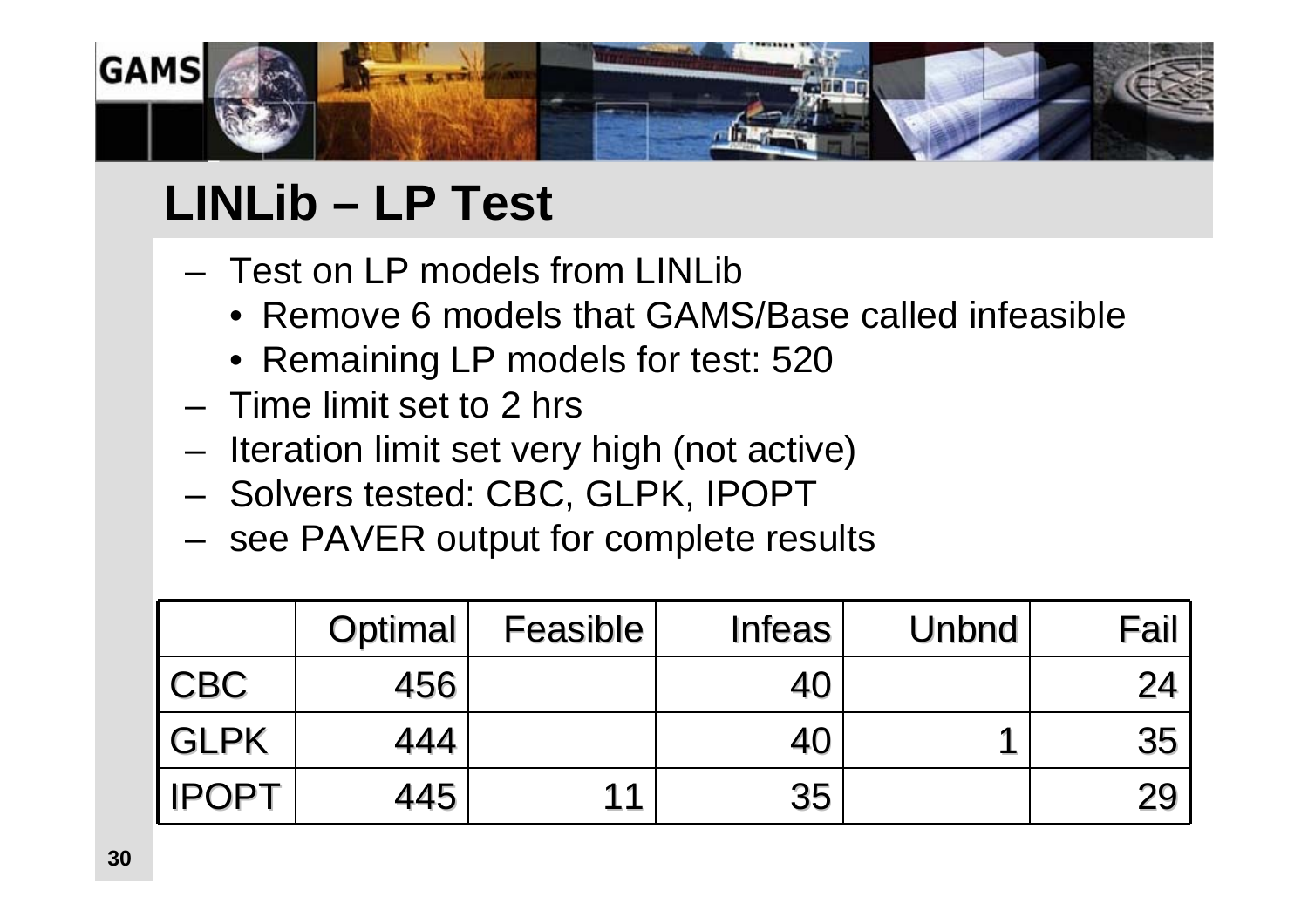

## **LINLib – LP Perf Profile (1e-5 obj tol)**



Time Factor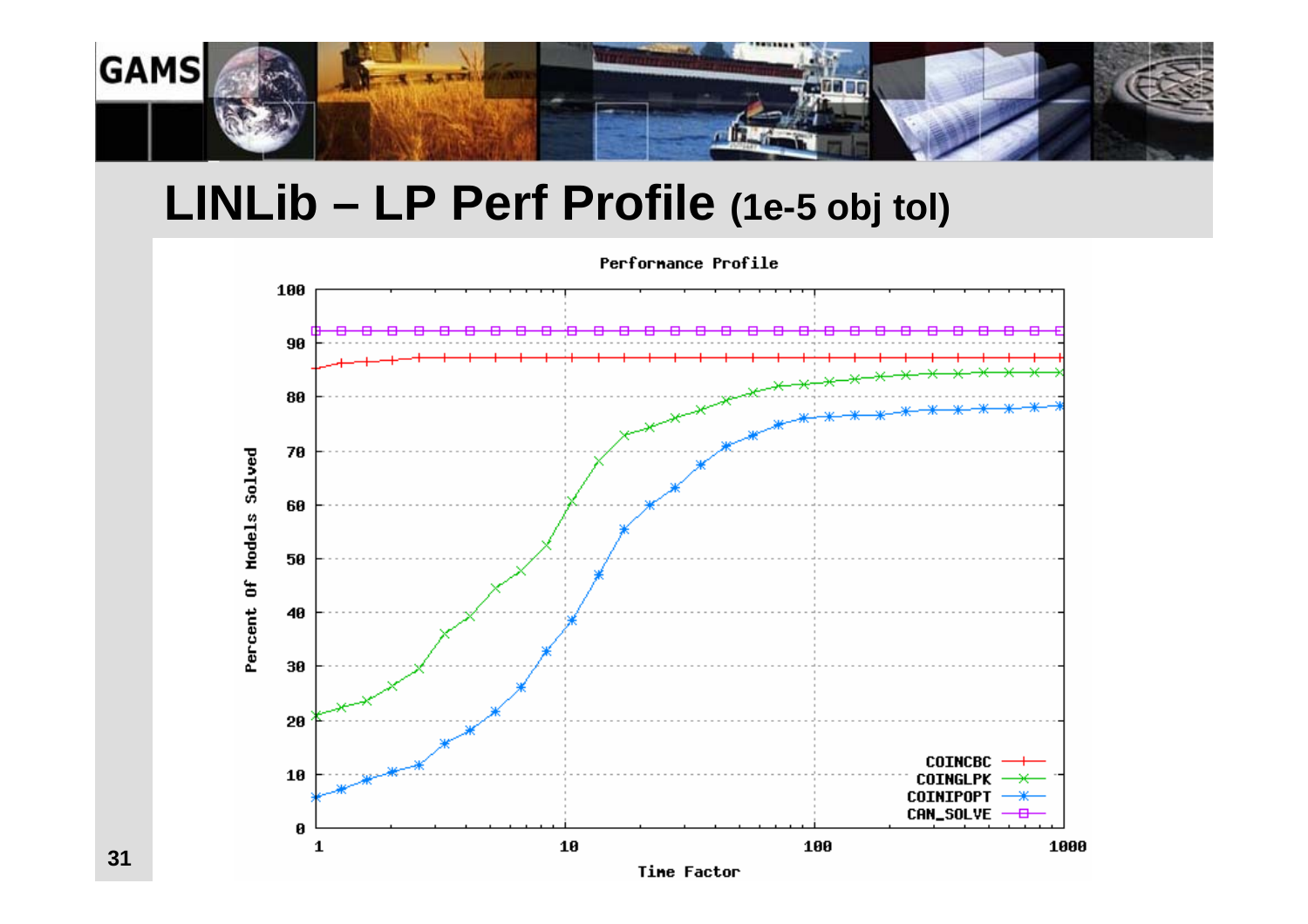

## **LINLib – LP Perf Profile (Infinite obj tol)**



Time Factor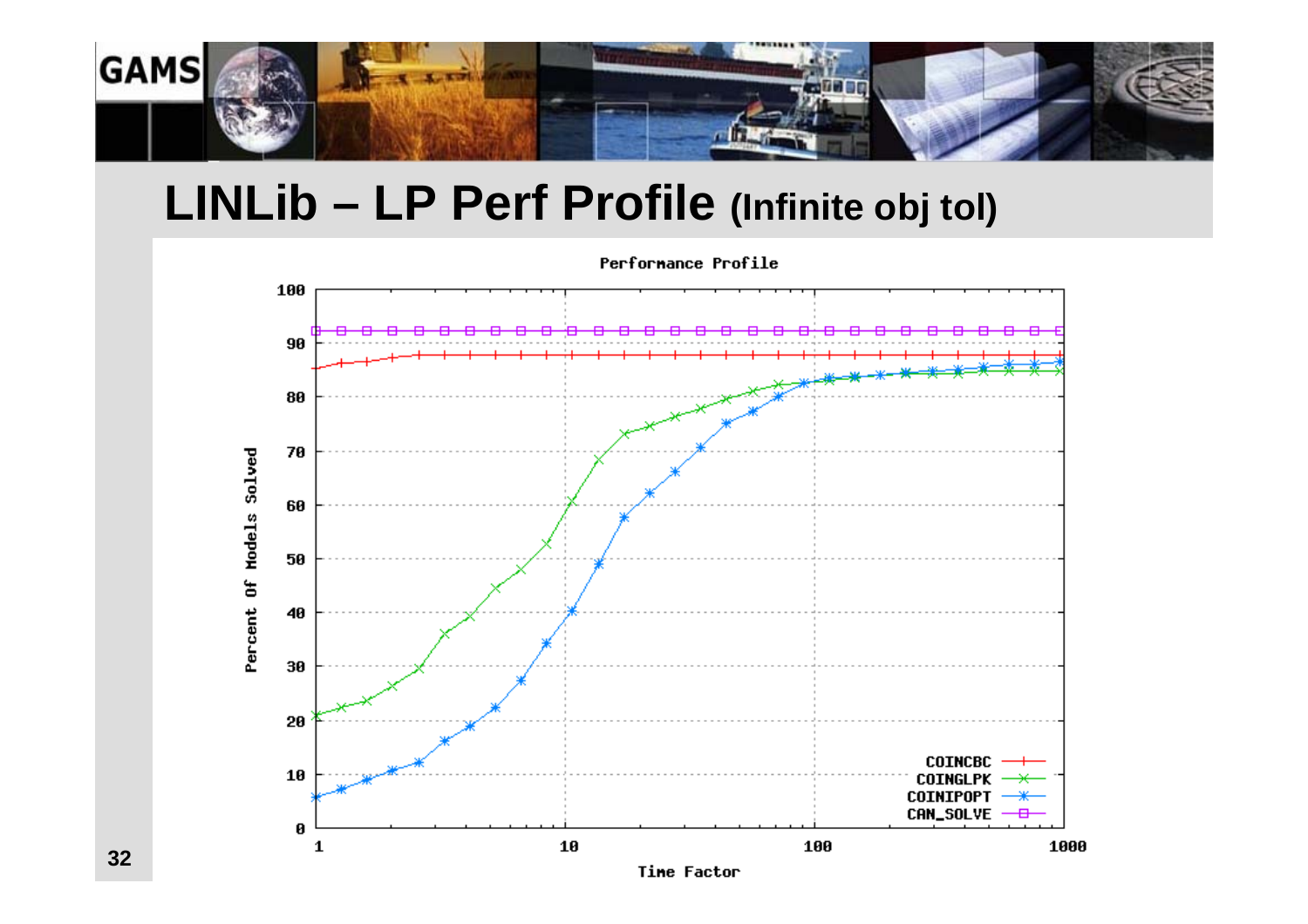

# **GLOBALLib – NLP Test**

- Test on all 406 NLP models from GLOBALLib
- Time limit set to 1 hr
- – $-$  Iteration limit set very high (not active)
- –Solvers tested: IPOPT, MINOS
- –- see PAVER output for complete results

|               |     | Optimal Feasible | <b>Infeas</b> | Unbnd | Fail     |
|---------------|-----|------------------|---------------|-------|----------|
| <b>IIPOPT</b> | 378 |                  |               |       | 1 $\ell$ |
| <b>MINOS</b>  | 337 | 36               | 30            |       |          |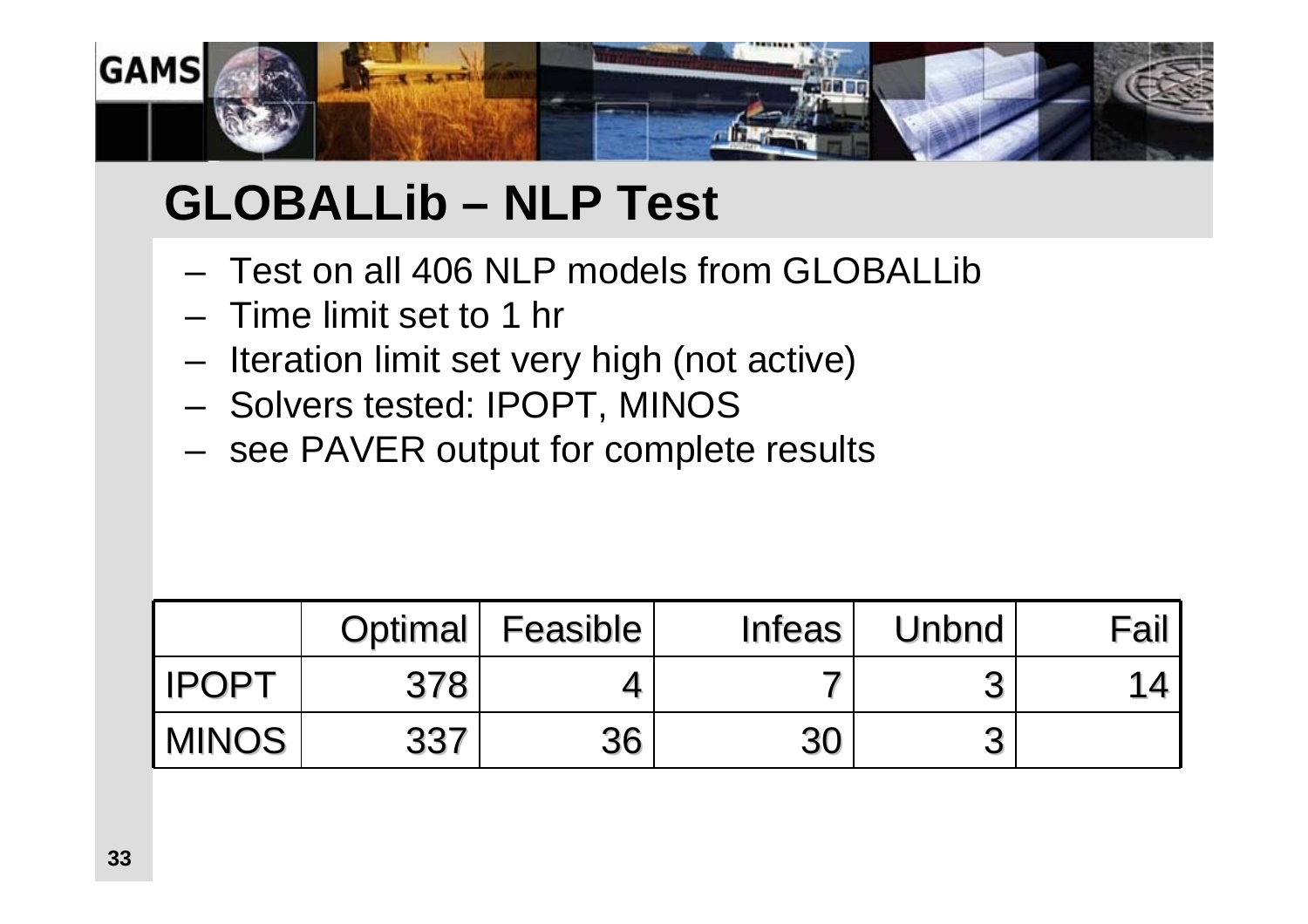

## **GLOBALLib – NLP Perf Profile (1e-5 obj tol)**



**34**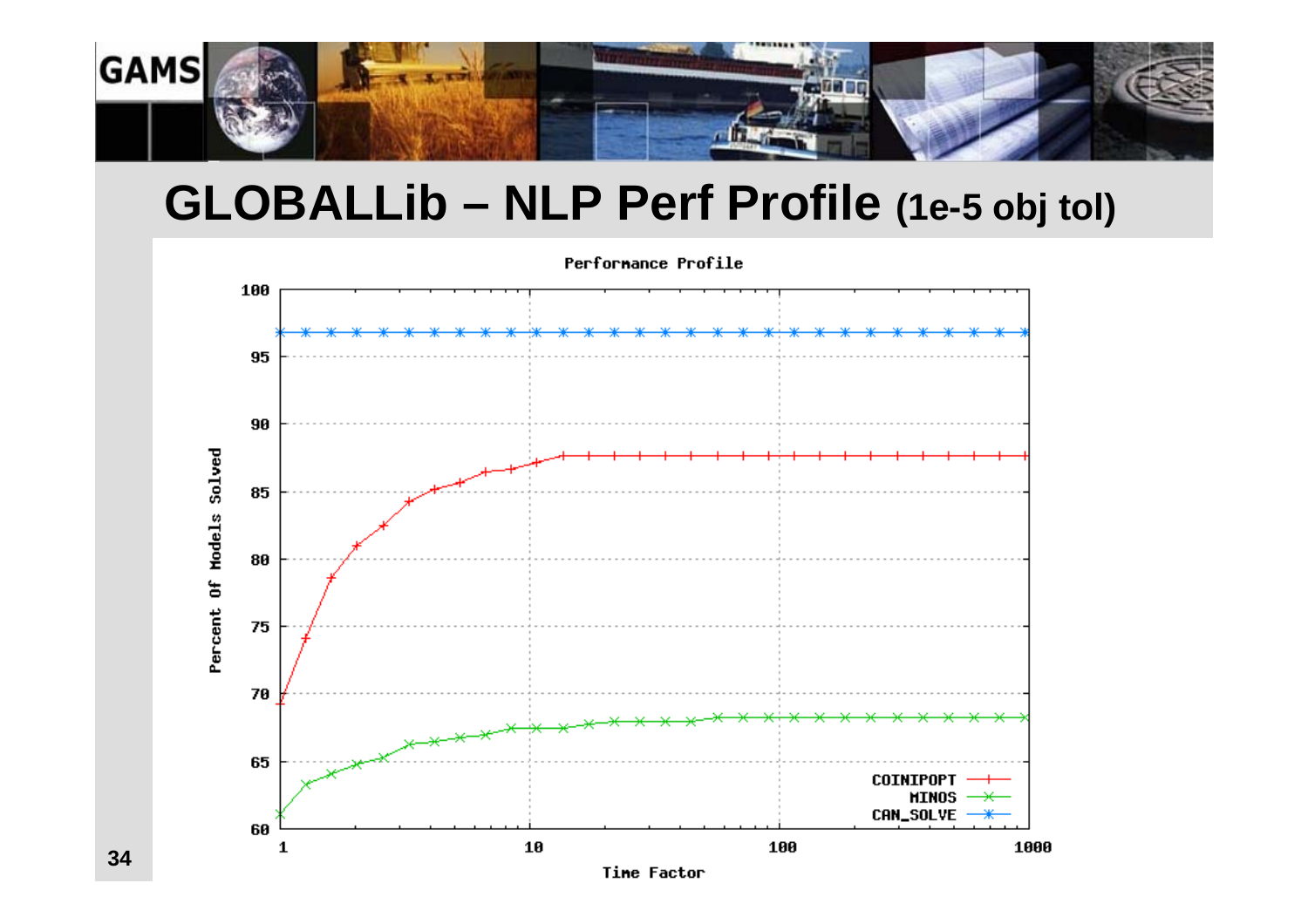

## **GLOBALLib – NLP Perf Profile (Infinite obj tol)**



Time Factor

**35**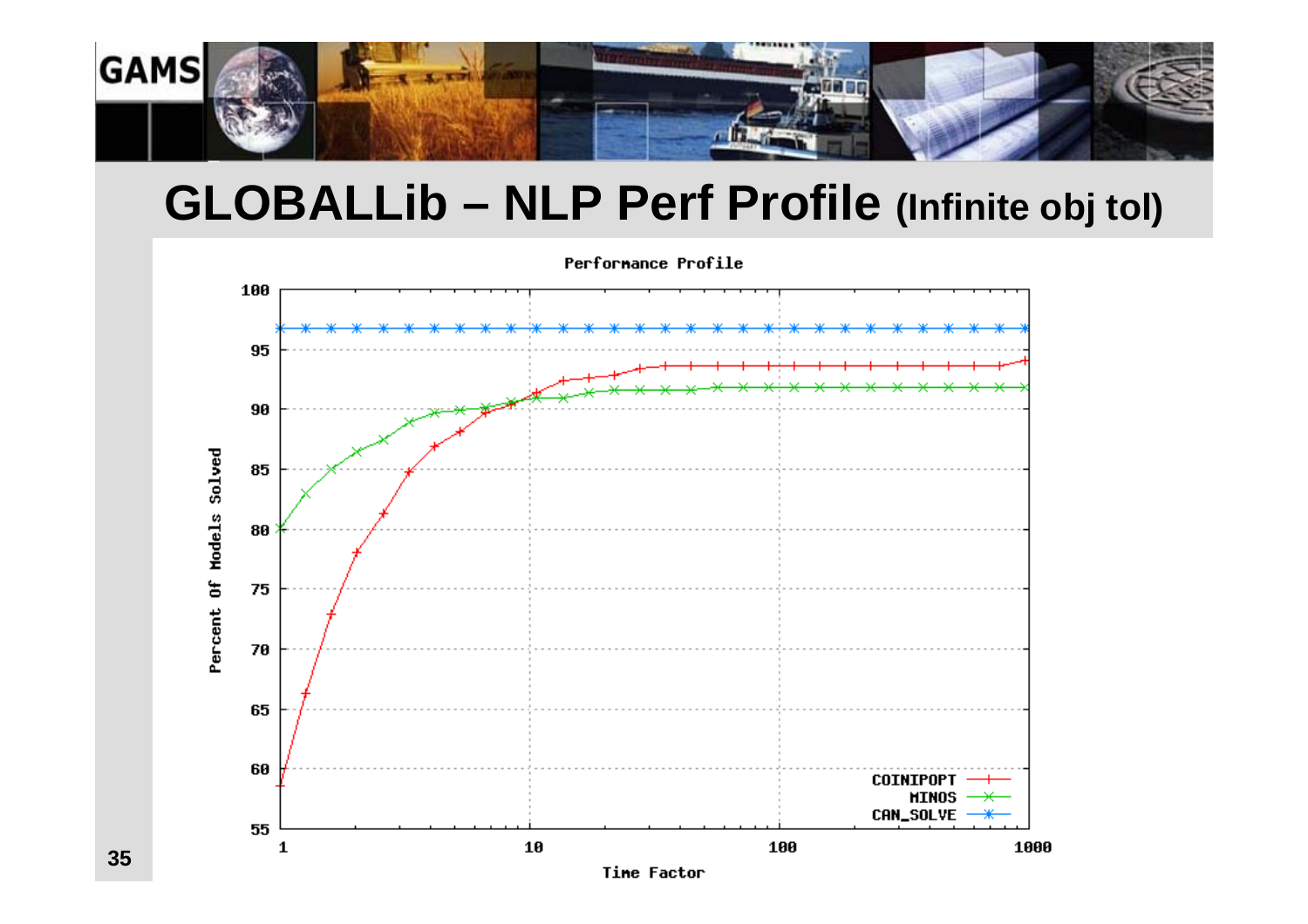

# **MPLLib – LP Test**

- Test on 22 LP models from MPLLib
- – $-$  Solvers tested: CBC, GLPK, IPOPT
- All solvers solve all models to Examiner tolerances
- – $-$  see PAVER output for complete results

|              | Optimal           | <b>Feasible</b> | Infeas | <b>Unbnd</b> | Fail |
|--------------|-------------------|-----------------|--------|--------------|------|
| <b>CBC</b>   | 22                |                 |        |              |      |
| <b>GLPK</b>  | 22 <sub>1</sub>   |                 |        |              |      |
| <b>IPOPT</b> | $22 \overline{)}$ |                 |        |              |      |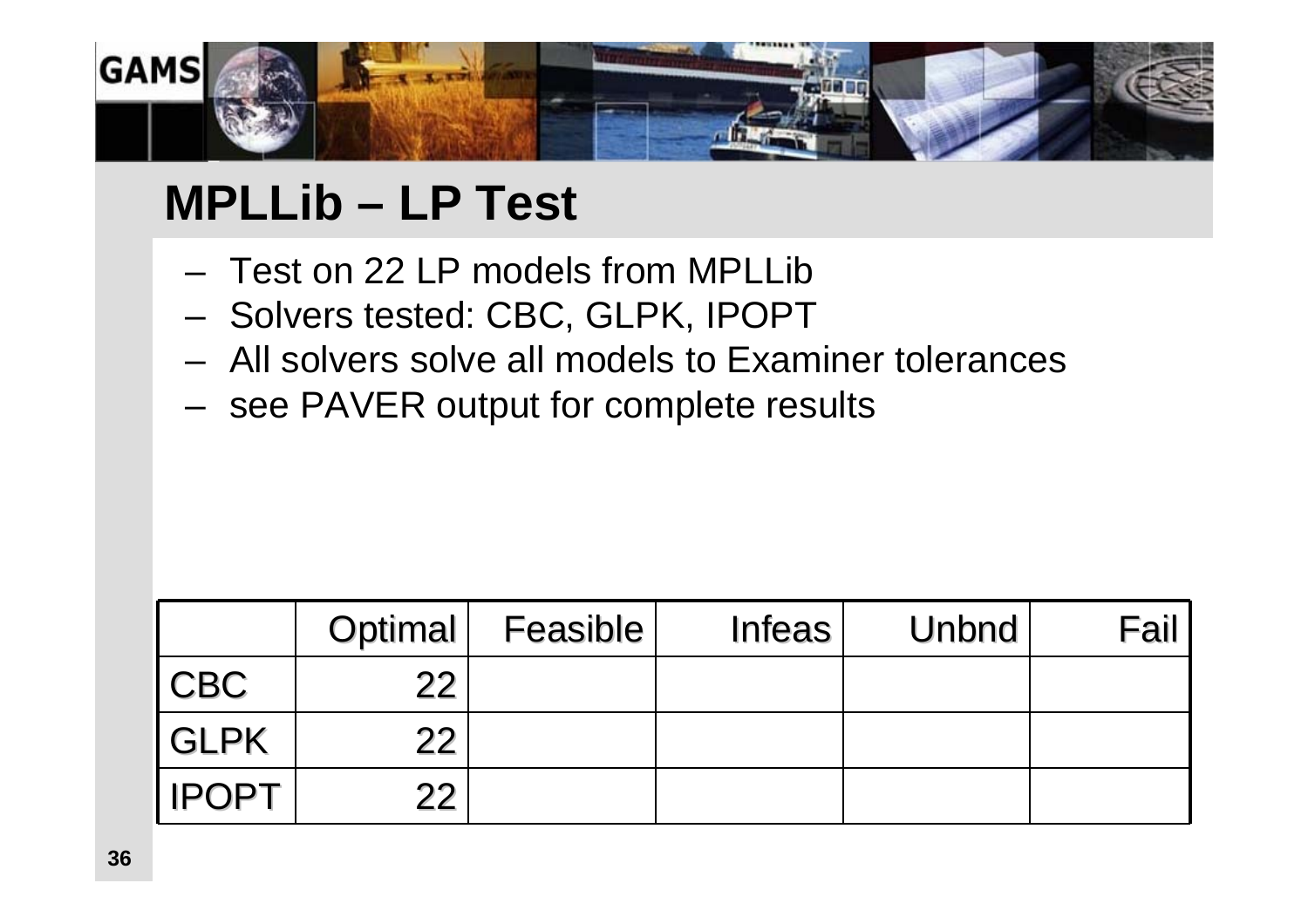

## **MPLLib – LP Perf Profile (1e-5 obj tol)**



Time Factor

1000